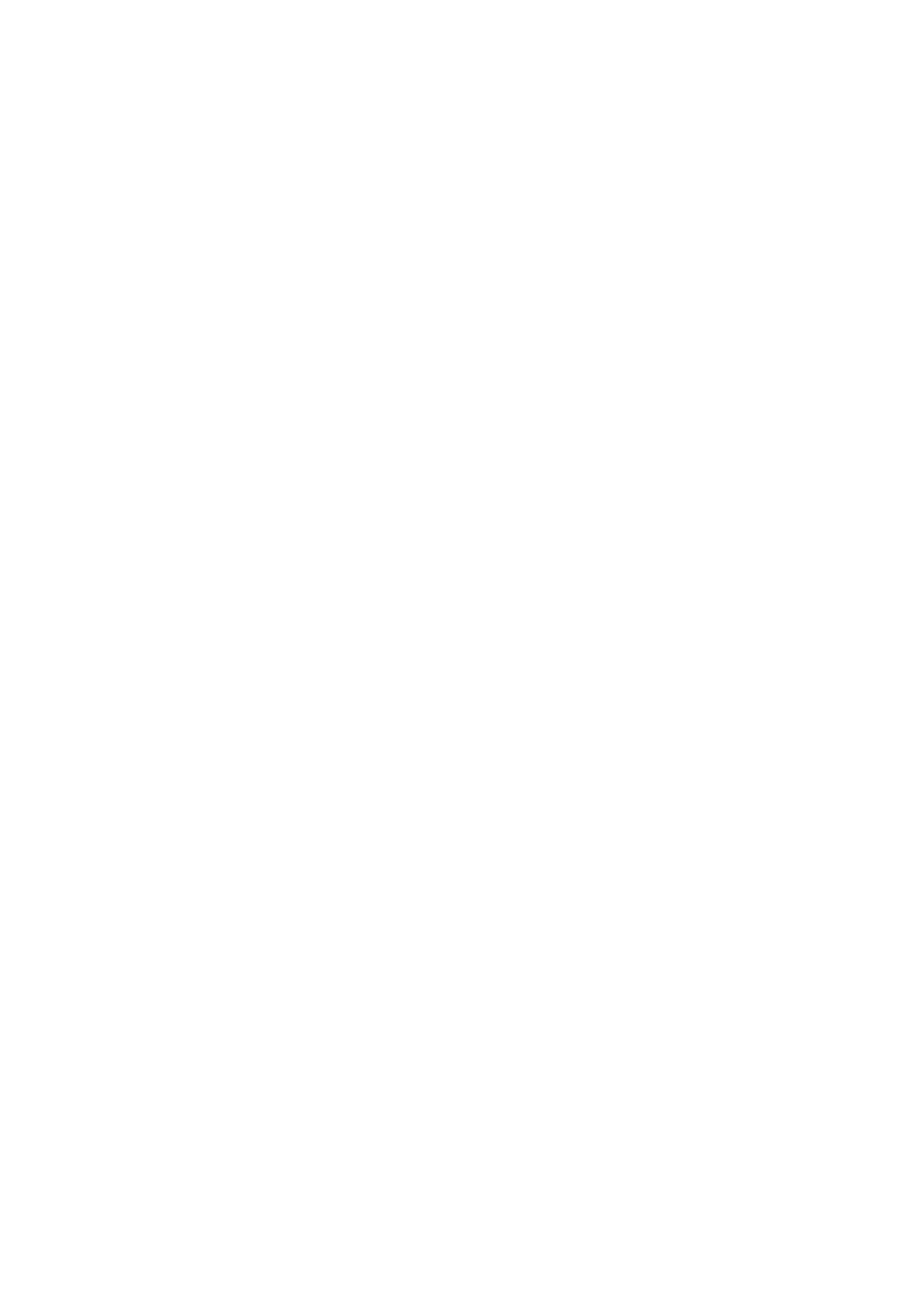## The BIS international financial statistics summary tables

The BIS publishes a variety of international financial statistics, most of them on a quarterly basis. They cover banking statistics on both a locational and a consolidated basis, debt securities issues in both domestic and international markets, and statistics on derivatives traded on exchanges and over the counter. The main purpose of the statistics is to provide a measure of the size and structure of key segments of the global financial market and to monitor their development. A summary of the most recent data is presented in seven tables (see below).<sup>1</sup>

## 1. International banking statistics (Tables 1A, 1B, 2A and 2B)

The locational reporting system provides quarterly data on the international financial claims and liabilities of banks resident in the 44 reporting countries on a gross basis. The methodology is consistent with the principles underlying the compilation of national accounts, balances of payments and external debt statistics. Breakdowns are provided in terms of instrument, currency, sector and vis-à-vis country. The currency breakdown allows the BIS to approximate global bank credit flows adjusted for exchange rate fluctuations.

The consolidated banking statistics cover banks' worldwide on-balance sheet claims, on both a contractual (immediate borrower) and an ultimate risk basis (ie net of risk mitigants such as guarantees and collateral). Positions are reported by head offices in their home country and include all branches and subsidiaries on a worldwide consolidated basis, net of inter-office accounts. Breakdowns are available in terms of instrument, sector, maturity and vis-à-vis country. Information is also available on key off-balance sheet items such as guarantees extended, credit commitments and derivative contracts. Currently 31 countries provide consolidated banking data.

While the locational statistics are appropriate for measuring lending flows in a given period, the consolidated statistics are more suited to gauging the size of banks' country and liquidity risk exposures. The data are compiled by the BIS on the basis of national data reported by the respective central banks, which in turn collect these data from the internationally active banks in their jurisdiction.

### 2. Debt securities statistics (Tables 3A and 3B)

Securities statistic are harmonised with recommendations from the Handbook on Securities Statistics Part 1 (jointly released by BIS, ECB and IMF; available at the IMF web site www.imf.org/external/np/sta/wgsd/pdf/051309.pdf). There are three datasets, each covering a different market of issue: international debt securities, domestic debt securities and total debt securities.

The sectoral breakdown presents data based on the sector of the borrower itself and not on the sector of the parent of the borrower or any guarantor. "General government" comprises central government and other governments, while "Financial corporations" comprises commercial banks, central bank, and other financial institutions.

The compilation methodology was changed in December 2012 for the full history of the statistics. For statistics compiled according to the old methodology, see the detailed Annex Tables in pre-December 2012 version of the *BIS Quarterly Review*.

## 3. Derivatives statistics (Table 4)

Semi-annual data are compiled for activity in over-the-counter (OTC) markets whilst quarterly data are available on activity in exchange-traded markets. The data on OTC derivatives are based on the reporting to the BIS by central banks in major financial centres that in turn collect the information on a consolidated basis from reporting dealers headquartered in their respective country, while those on exchange-traded derivatives are obtained from market sources.

The derivatives data cover notional amounts outstanding and gross market values for a number of risk categories: foreign exchange, interest rates, equity-linked, commodities and credit default swaps. Gross credit exposure in OTC markets after bilateral netting is also available.

 $1$  More detailed tables and options to download the data in time series form are available at www.bis.org/statistics/index.htm.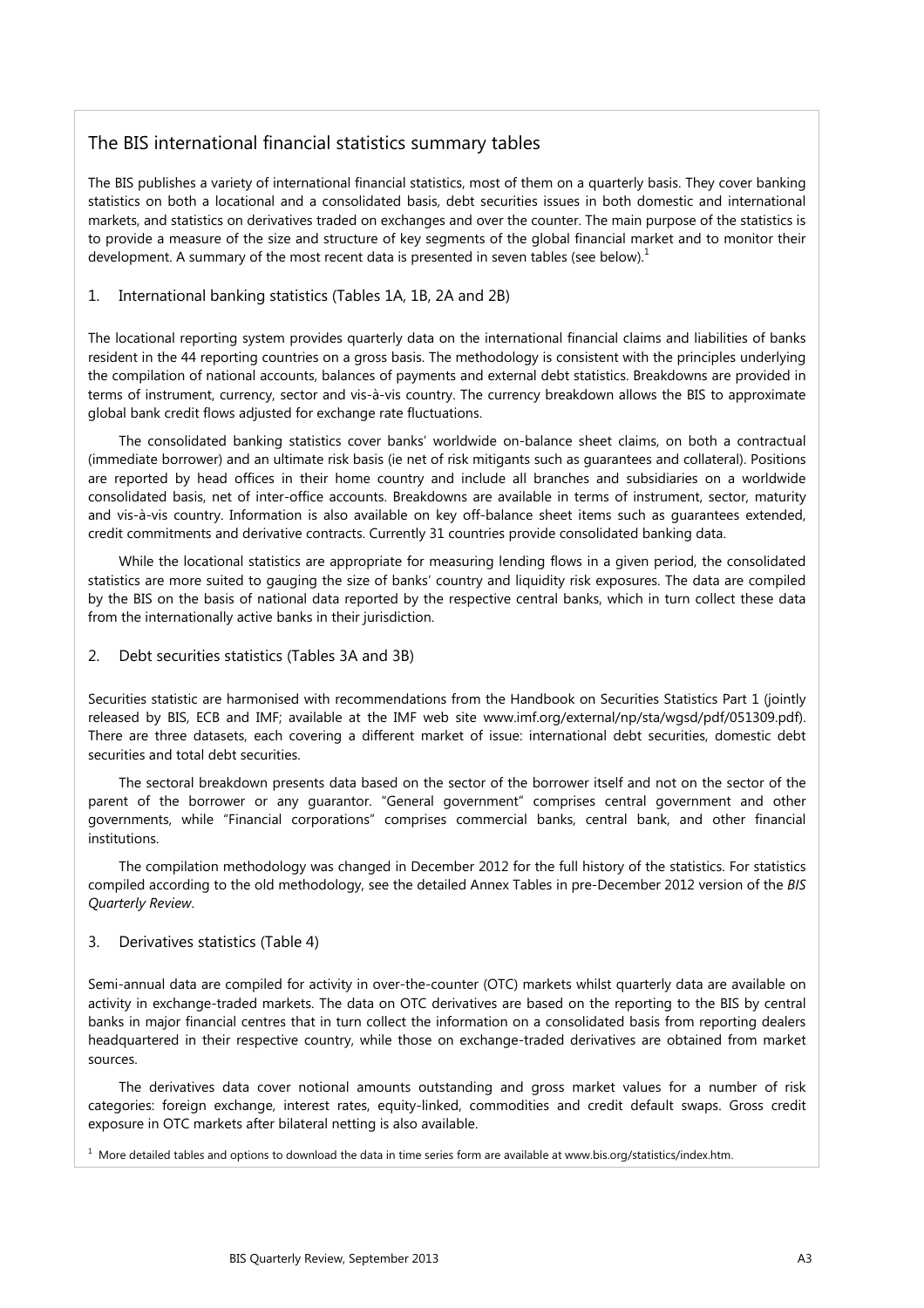## **Table 1A: International positions of banks by residence of counterparty, March 2013**<sup>1</sup>

In billions of US dollars

|                                           | Vis-à-vis | Vis-à-vis      |              |                                                                  |                |                |                |                      |
|-------------------------------------------|-----------|----------------|--------------|------------------------------------------------------------------|----------------|----------------|----------------|----------------------|
|                                           | developed | offshore       | <b>Total</b> | Africa                                                           | Asia           | <b>Europe</b>  | Latin          | <b>All countries</b> |
|                                           | countries | centres        |              |                                                                  |                |                | America        |                      |
|                                           |           |                |              | <b>Amounts outstanding</b>                                       |                |                |                |                      |
| <b>Total claims</b>                       | 23,931    | 4,246          | 4,030        | 486                                                              | 1,854          | 905            | 784            | 32,950               |
| <b>Total cross-border claims</b>          | 21,283    | 3,615          | 3,404        | 478                                                              | 1,525          | 737            | 665            | 28,589               |
| Loans                                     | 14,822    | 2,906          | 2,662        | 435                                                              | 1,208          | 554            | 465            | 20,476               |
| <b>Securities</b>                         | 4,450     | 569            | 406          | 18                                                               | 179            | 78             | 131            | 5,624                |
| Claims on banks                           | 12,971    | 2,020          | 1,835        | 214                                                              | 957            | 384            | 280            | 17,013               |
| Claims on non-banks                       | 8,312     | 1,595          | 1,569        | 264                                                              | 567            | 353            | 386            | 11,576               |
| US dollar                                 | 8,196     | 2,228          | 1,426        | 276                                                              | 463            | 225            | 463            | 11,907               |
| Euro                                      | 8,937     | 261            | 438          | 79                                                               | 58             | 277            | 25             | 9,802                |
| Foreign currency claims on residents      | 2,648     | 631            | 625          | 9                                                                | 330            | 168            | 118            | 3,905                |
|                                           |           |                |              | Estimated exchange rate-adjusted changes during the quarter $^2$ |                |                |                |                      |
| <b>Total claims</b>                       | $-304$    | 53             | 298          | $\overline{2}$                                                   | 205            | 37             | 54             | 40                   |
| <b>Total cross-border claims</b>          | $-341$    | 24             | 267          | 0                                                                | 198            | 25             | 44             | -28                  |
| Loans                                     | $-161$    | $-1$           | 227          | $\overline{2}$                                                   | 168            | 38             | 19             | 68                   |
| Securities                                | $-64$     | 16             | 20           | $-1$                                                             | 20             | $-5$           | 6              | -8                   |
| Claims on banks                           | -328      | $-21$          | 199          | $\mathbf{1}$                                                     | 148            | 14             | 35             | $-137$               |
| Claims on non-banks                       | $-13$     | 44             | 68           | $-1$                                                             | 50             | 10             | 9              | 110                  |
| US dollar                                 | $-60$     | -33            | 145          | $-1$                                                             | 72             | 38             | 36             | 58                   |
| Euro                                      | $-189$    | 17             | 11           | $\overline{2}$                                                   | 10             | $-3$           | $\overline{2}$ | $-145$               |
| Foreign currency claims on residents      | 37        | 30             | 31           | $\overline{2}$                                                   | $\overline{7}$ | 12             | 10             | 98                   |
|                                           |           |                |              | <b>Amounts outstanding</b>                                       |                |                |                |                      |
| <b>Total liabilities</b>                  | 20,653    | 4,956          | 3,206        | 893                                                              | 1,304          | 460            | 549            | 31,739               |
| <b>Total cross-border liabilities</b>     | 17,724    | 4,039          | 2,596        | 883                                                              | 911            | 340            | 461            | 24,610               |
| Deposits                                  | 14,842    | 3,859          | 2,493        | 873                                                              | 867            | 334            | 419            | 21,438               |
| Securities                                | 1,462     | 86             | 26           | 3                                                                | 13             | $\mathbf{1}$   | 9              | 1,576                |
| Liabilities to banks                      | 12,440    | 2,577          | 1,652        | 574                                                              | 616            | 251            | 212            | 16,841               |
| Liabilities to non-banks                  | 5,284     | 1,462          | 943          | 309                                                              | 295            | 90             | 249            | 7,770                |
| US dollar                                 | 7,143     | 2,628          | 1,469        | 597                                                              | 370            | 154            | 347            | 11,315               |
| Euro                                      | 6,996     | 381            | 310          | 120                                                              | 50             | 98             | 42             | 7,824                |
| Foreign currency liabilities to residents | 2,928     | 916            | 611          | 10                                                               | 393            | 120            | 88             | 4,455                |
|                                           |           |                |              | Estimated exchange rate-adjusted changes during the quarter $^2$ |                |                |                |                      |
| <b>Total liabilities</b>                  | -68       | 53             | 116          | 35                                                               | 18             | 37             | 27             | 87                   |
| <b>Total cross-border liabilities</b>     | $-27$     | 33             | 107          | 34                                                               | 19             | 35             | 19             | 122                  |
| Deposits                                  | -88       | 23             | 102          | 34                                                               | 15             | 34             | 19             | 48                   |
| Securities                                | 74        | $\overline{2}$ | 4            | $\mathbf 0$                                                      | $\overline{4}$ | $\mathbf{1}$   | $\Omega$       | 81                   |
| Liabilities to banks                      | $-167$    | -6             | 114          | 33                                                               | 30             | 35             | 16             | $-51$                |
| Liabilities to non-banks                  | 140       | 39             | $-7$         | $\mathbf 1$                                                      | $-11$          | $\,1\,$        | $\overline{3}$ | 173                  |
| US dollar                                 | 41        | 57             | 78           | 29                                                               | 17             | 21             | 11             | 172                  |
| Euro                                      | -86       | $-7$           | $-1$         | $-2$                                                             | $-7$           | $\overline{4}$ | $\overline{3}$ | $-86$                |
| Foreign currency liabilities to residents | $-41$     | 20             | 10           | $\mathbf{1}$                                                     | $-1$           | 1              | 8              | $-11$                |
| Cross houder positions                    |           |                |              |                                                                  |                |                |                |                      |

Cross-border positions

Exchange rate-adjusted changes in stocks



Detailed breakdowns and time series data are available at http://www.bis.org/statistics/bankstats.htm (Tables 1–7B). <sup>2</sup> Taking into account exchange rate effects on outstanding balances in non-dollar currencies.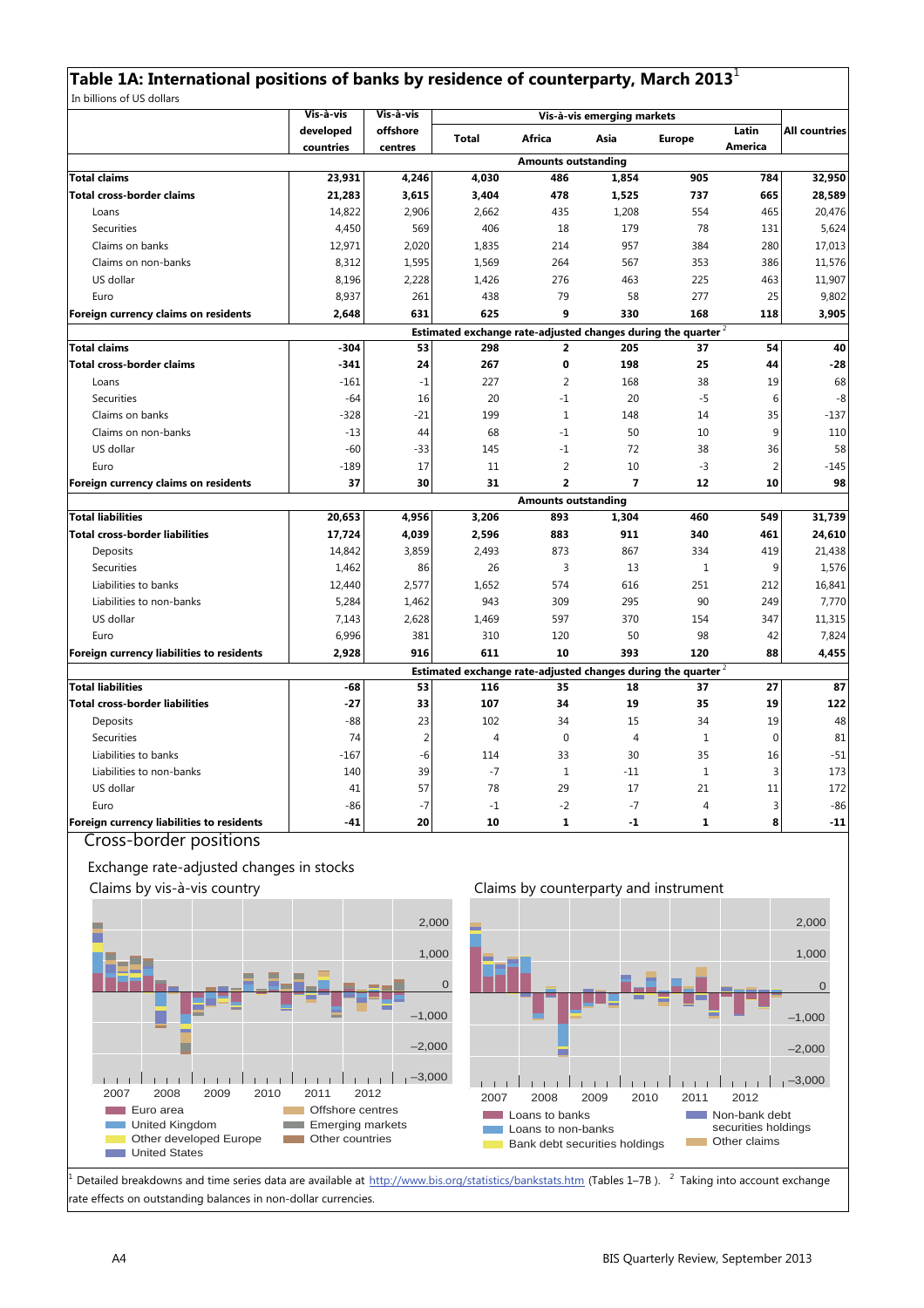## **Table 1B: International positions of banks by nationality of head office, March 2013**<sup>1</sup>

| In billions of US dollars         |               |              |                |                  |                |                             |                                                                 |                |                                |                            |           |
|-----------------------------------|---------------|--------------|----------------|------------------|----------------|-----------------------------|-----------------------------------------------------------------|----------------|--------------------------------|----------------------------|-----------|
|                                   |               |              |                |                  |                | <b>Nationality of banks</b> |                                                                 |                |                                |                            | All       |
|                                   | <b>France</b> | Germany      | Italy          | Nether-<br>lands | Spain          | Switzer-<br>land            | <b>United</b><br>Kingdom                                        | Japan          | <b>United</b><br><b>States</b> | <b>Emerging</b><br>markets | countries |
|                                   |               |              |                |                  |                | <b>Amounts outstanding</b>  |                                                                 |                |                                |                            |           |
| <b>Total claims</b>               | 3,491         | 3,626        | 907            | 1,607            | 689            | 2,341                       | 4,292                                                           | 4,401          | 3,798                          | 1,486                      | 32,845    |
| on banks                          | 2,125         | 2,018        | 567            | 683              | 337            | 1,415                       | 2,369                                                           | 1,835          | 2,423                          | 775                        | 18,272    |
| on related foreign offices        | 1,093         | 1,030        | 210            | 365              | 211            | 935                         | 1,429                                                           | 942            | 1,417                          | 238                        | 9,696     |
| on other banks                    | 1,000         | 976          | 357            | 311              | 124            | 477                         | 900                                                             | 891            | 971                            | 481                        | 8,338     |
| on official monetary institutions | 32            | 12           | $\mathbf{0}$   | 6                | 1              | 3                           | 40                                                              | $\overline{2}$ | 35                             | 56                         | 238       |
| on non-banks                      | 1,367         | 1,608        | 340            | 924              | 352            | 925                         | 1,922                                                           | 2,567          | 1,375                          | 710                        | 14,573    |
| US dollar                         | 1,026         | 1,196        | 141            | 445              | 218            | 1,285                       | 1,825                                                           | 2,496          | 2,469                          | 1,135                      | 14,626    |
| Euro                              | 1,821         | 1,908        | 671            | 882              | 330            | 474                         | 1,511                                                           | 589            | 678                            | 128                        | 10,668    |
| Other currencies                  | 644           | 522          | 95             | 279              | 140            | 582                         | 956                                                             | 1,316          | 651                            | 222                        | 7,552     |
|                                   |               |              |                |                  |                |                             | Estimated exchange rate-adjusted changes during the quarter     |                | $\overline{2}$                 |                            |           |
| <b>Total claims</b>               | 35            | $-43$        | -38            | 23               | 1              | $-20$                       | $-28$                                                           | 43             | -95                            | 73                         | $-15$     |
| on banks                          | $-9$          | $-39$        | $-38$          | $-7$             | $-1$           | $-20$                       | $-27$                                                           | 24             | $-84$                          | 47                         | $-163$    |
| on related foreign offices        | $-63$         | $-77$        | $-17$          | $-9$             | -5             | $-34$                       | $-105$                                                          | 33             | $-86$                          | 22                         | $-310$    |
| on other banks                    | 53            | 33           | $-21$          | 8                | 5              | 15                          | 65                                                              | -9             | 2                              | 23                         | 160       |
| on official monetary institutions | $\mathbf{1}$  | 5            | $\mathbf{0}$   | $-6$             | $-1$           | $-1$                        | 14                                                              | $\mathbf{0}$   | $\mathbf{0}$                   | $\overline{2}$             | $-12$     |
| on non-banks                      | 43            | $-3$         | $\Omega$       | 30               | $\overline{2}$ | $\mathbf{0}$                | $-1$                                                            | 18             | $-11$                          | 26                         | 147       |
| US dollar                         | 29            | $-25$        | 13             | 32               | 9              | $-22$                       | 43                                                              | $-17$          | $-93$                          | 72                         | 112       |
| Euro                              | $-17$         | $-12$        | -45            | 5                | 8              | 17                          | $-72$                                                           | 41             | 20                             | 6                          | $-147$    |
| Other currencies                  | 23            | $-6$         | $-7$           | $-14$            | $-15$          | $-15$                       | $\Omega$                                                        | 19             | $-22$                          | $-4$                       | 20        |
|                                   |               |              |                |                  |                | <b>Amounts outstanding</b>  |                                                                 |                |                                |                            |           |
| <b>Total liabilities</b>          | 3,367         | 3,045        | 687            | 1,617            | 687            | 2,546                       | 4,472                                                           | 2,610          | 4,361                          | 1,562                      | 31,668    |
| to banks                          | 1,804         | 1.745        | 474            | 537              | 422            | 1,366                       | 2,151                                                           | 1,662          | 2,339                          | 851                        | 17,067    |
| to related foreign offices        | 914           | 1,038        | 148            | 345              | 152            | 971                         | 1,338                                                           | 832            | 1,329                          | 190                        | 8,914     |
| to other banks                    | 793           | 613          | 306            | 161              | 243            | 379                         | 701                                                             | 762            | 799                            | 640                        | 7,267     |
| to official monetary institutions | 96            | 93           | 20             | 32               | 27             | 16                          | 112                                                             | 68             | 211                            | 21                         | 886       |
| to non-banks                      | 1,563         | 1,300        | 213            | 1,079            | 265            | 1,180                       | 2,322                                                           | 948            | 2,022                          | 711                        | 14,601    |
| US dollar                         | 1,175         | 1,289        | 128            | 547              | 247            | 1,278                       | 1,743                                                           | 1,676          | 3,068                          | 1,104                      | 15,326    |
| Euro                              | 1,650         | 1,146        | 500            | 685              | 353            | 572                         | 1,413                                                           | 369            | 612                            | 140                        | 9,283     |
| Other currencies                  | 542           | 610          | 59             | 385              | 86             | 696                         | 1,316                                                           | 566            | 682                            | 318                        | 7,059     |
|                                   |               |              |                |                  |                |                             | Estimated exchange rate-adjusted changes during the quarter $2$ |                |                                |                            |           |
| <b>Total liabilities</b>          | 61            | -3           | -39            | $-21$            | 38             | -8                          | -68                                                             | -24            | $-63$                          | 70                         | $-3$      |
| to banks                          | 8             | $-6$         | $-43$          | $-21$            | 34             | $-76$                       | $-112$                                                          | $\overline{4}$ | $-22$                          | 57                         | $-185$    |
| to related foreign offices        | $-10$         | -67          | -9             | $-12$            | -9             | $-85$                       | -99                                                             | 24             | $-63$                          | 18                         | $-354$    |
| to other banks                    | 12            | 42           | $-29$          | $-9$             | 45             | 9                           | $-15$                                                           | $-23$          | 23                             | 46                         | 112       |
| to official monetary institutions | 5             | 19           | -6             | $\Omega$         | $-2$           | $\mathbf{0}$                | 2                                                               | $\overline{4}$ | 17                             | $-7$                       | 57        |
| to non-banks                      | 53            | 3            | 4              | $\mathbf 0$      | $\overline{4}$ | 68                          | 44                                                              | $-28$          | $-41$                          | 13                         | 181       |
| US dollar                         | 47            | 12           | $\overline{4}$ | 13               | -5             | $-20$                       | 41                                                              | -66            | $-83$                          | 53                         | 97        |
| Euro                              | $-16$         | $\mathbf{1}$ | $-43$          | $-20$            | 54             | 10                          | -106                                                            | 47             | 18                             | 10                         | $-162$    |
| Other currencies                  | 29            | $-16$        | $\Omega$       | $-14$            | $-10$          | $\overline{2}$              | $-3$                                                            | $-4$           | 3                              | 8                          | 61        |

## International positions of BIS reporting banks

Exchange rate-adjusted changes in stocks





1 Detailed breakdowns and time series data are available at http://www.bis.org/statistics/bankstats.htm (Tables 8A–8B). <sup>2</sup> Taking into account exchange rate effects on outstanding balances in non-dollar currencies.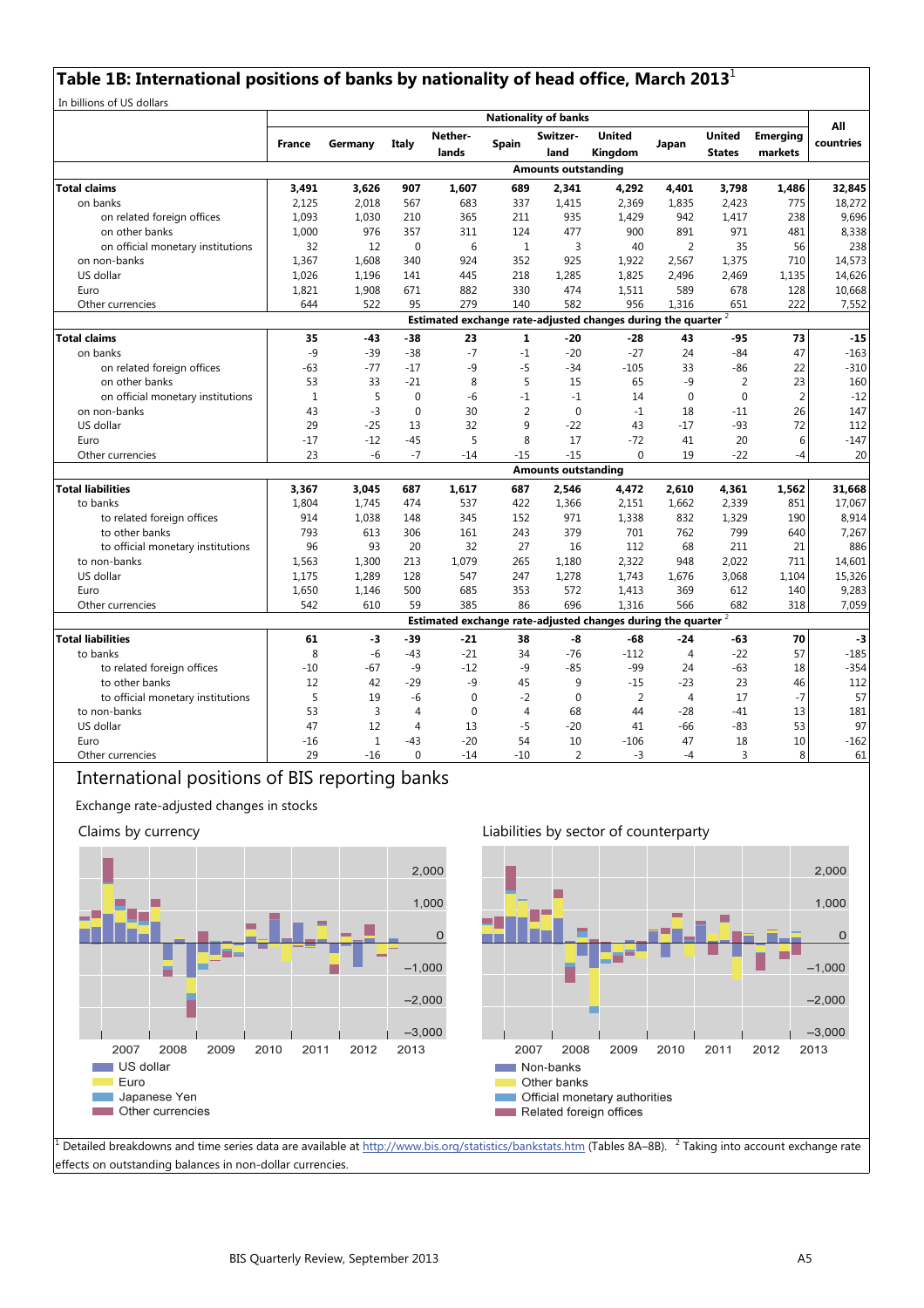## **Table 2A: Consolidated claims, immediate borrower basis, March 2013**<sup>1</sup>

Amounts outstanding, in billions of US dollars

| offshore<br><b>United</b><br>Latin<br><b>Africa</b><br><b>Total</b><br>Asia<br><b>Europe</b><br>Euro area<br>Japan<br>Total<br>centres<br><b>States</b><br><b>America</b><br>642<br>1,457<br><b>Foreign claims</b><br>21,896<br>5,727<br>8,665<br>1,153<br>2,764<br>5,846<br>2,353<br>1,394<br><b>International claims</b><br>13,790<br>2,550<br>6,354<br>786<br>2,192<br>3,456<br>434<br>1,599<br>832<br>590<br>Up to and including one year<br>6,970<br>885<br>2,974<br>690<br>1,143<br>1,832<br>207<br>1,031<br>313<br>281<br>406<br>4,494<br>986<br>2,312<br>41<br>655<br>1,287<br>202<br>435<br>244<br>Over one year<br>Unallocated by maturity<br>679<br>1,068<br>394<br>337<br>25<br>84<br>2,326<br>56<br>162<br>66<br>367<br>573<br>2,390<br>208<br>625<br>Local currency claims<br>8,106<br>3,177<br>2,310<br>754<br>804<br>1,921<br>197<br>494<br>1,774<br>178<br>485<br>501<br>612<br><b>Local currency liabilities</b><br>6,131<br>2,564<br>Unadjusted changes during the quarter $^2$<br>$-43$<br>60<br>29<br>$-560$<br>$-56$<br>$-283$<br>195<br>$-21$<br>171<br>16<br>Foreign claims<br>$-13$<br>50<br>International claims<br>$-332$<br>$-91$<br>$-133$<br>168<br>$-11$<br>158<br>20<br>$\mathfrak 1$<br>35<br>$-30$<br>10<br>-9<br>$-5$<br>27<br>$-228$<br>$-150$<br>27<br>13<br>Local currency claims<br>$\overline{a}$<br>20<br>95<br>3<br>$-1$<br>$-5$<br>12<br>$-52$<br>$-13$<br>Local currency liabilities<br>$\overline{4}$<br><b>Foreign claims</b><br><b>Nationality of reporting banks:</b><br>18,251<br>717<br>2,656<br>5,220<br>1,300<br><b>Domestically owned banks (total)</b><br>5,327<br>7,064<br>593<br>1,935<br>1,392<br>3,884<br>169<br>405<br>2,192<br>298<br>1,073<br>7,381<br>1,375<br>210<br>612<br>Euro area | All<br>countries<br>30,742 |
|------------------------------------------------------------------------------------------------------------------------------------------------------------------------------------------------------------------------------------------------------------------------------------------------------------------------------------------------------------------------------------------------------------------------------------------------------------------------------------------------------------------------------------------------------------------------------------------------------------------------------------------------------------------------------------------------------------------------------------------------------------------------------------------------------------------------------------------------------------------------------------------------------------------------------------------------------------------------------------------------------------------------------------------------------------------------------------------------------------------------------------------------------------------------------------------------------------------------------------------------------------------------------------------------------------------------------------------------------------------------------------------------------------------------------------------------------------------------------------------------------------------------------------------------------------------------------------------------------------------------------------------------------------------------------------------------------------------------------------------------------|----------------------------|
|                                                                                                                                                                                                                                                                                                                                                                                                                                                                                                                                                                                                                                                                                                                                                                                                                                                                                                                                                                                                                                                                                                                                                                                                                                                                                                                                                                                                                                                                                                                                                                                                                                                                                                                                                      |                            |
|                                                                                                                                                                                                                                                                                                                                                                                                                                                                                                                                                                                                                                                                                                                                                                                                                                                                                                                                                                                                                                                                                                                                                                                                                                                                                                                                                                                                                                                                                                                                                                                                                                                                                                                                                      |                            |
|                                                                                                                                                                                                                                                                                                                                                                                                                                                                                                                                                                                                                                                                                                                                                                                                                                                                                                                                                                                                                                                                                                                                                                                                                                                                                                                                                                                                                                                                                                                                                                                                                                                                                                                                                      | 19,671                     |
|                                                                                                                                                                                                                                                                                                                                                                                                                                                                                                                                                                                                                                                                                                                                                                                                                                                                                                                                                                                                                                                                                                                                                                                                                                                                                                                                                                                                                                                                                                                                                                                                                                                                                                                                                      | 10,010                     |
|                                                                                                                                                                                                                                                                                                                                                                                                                                                                                                                                                                                                                                                                                                                                                                                                                                                                                                                                                                                                                                                                                                                                                                                                                                                                                                                                                                                                                                                                                                                                                                                                                                                                                                                                                      | 6,514                      |
|                                                                                                                                                                                                                                                                                                                                                                                                                                                                                                                                                                                                                                                                                                                                                                                                                                                                                                                                                                                                                                                                                                                                                                                                                                                                                                                                                                                                                                                                                                                                                                                                                                                                                                                                                      | 3,146                      |
|                                                                                                                                                                                                                                                                                                                                                                                                                                                                                                                                                                                                                                                                                                                                                                                                                                                                                                                                                                                                                                                                                                                                                                                                                                                                                                                                                                                                                                                                                                                                                                                                                                                                                                                                                      | 11,070                     |
|                                                                                                                                                                                                                                                                                                                                                                                                                                                                                                                                                                                                                                                                                                                                                                                                                                                                                                                                                                                                                                                                                                                                                                                                                                                                                                                                                                                                                                                                                                                                                                                                                                                                                                                                                      | 8,402                      |
|                                                                                                                                                                                                                                                                                                                                                                                                                                                                                                                                                                                                                                                                                                                                                                                                                                                                                                                                                                                                                                                                                                                                                                                                                                                                                                                                                                                                                                                                                                                                                                                                                                                                                                                                                      |                            |
|                                                                                                                                                                                                                                                                                                                                                                                                                                                                                                                                                                                                                                                                                                                                                                                                                                                                                                                                                                                                                                                                                                                                                                                                                                                                                                                                                                                                                                                                                                                                                                                                                                                                                                                                                      | $-32$                      |
|                                                                                                                                                                                                                                                                                                                                                                                                                                                                                                                                                                                                                                                                                                                                                                                                                                                                                                                                                                                                                                                                                                                                                                                                                                                                                                                                                                                                                                                                                                                                                                                                                                                                                                                                                      | 23                         |
|                                                                                                                                                                                                                                                                                                                                                                                                                                                                                                                                                                                                                                                                                                                                                                                                                                                                                                                                                                                                                                                                                                                                                                                                                                                                                                                                                                                                                                                                                                                                                                                                                                                                                                                                                      | $-55$                      |
|                                                                                                                                                                                                                                                                                                                                                                                                                                                                                                                                                                                                                                                                                                                                                                                                                                                                                                                                                                                                                                                                                                                                                                                                                                                                                                                                                                                                                                                                                                                                                                                                                                                                                                                                                      | 123                        |
|                                                                                                                                                                                                                                                                                                                                                                                                                                                                                                                                                                                                                                                                                                                                                                                                                                                                                                                                                                                                                                                                                                                                                                                                                                                                                                                                                                                                                                                                                                                                                                                                                                                                                                                                                      |                            |
|                                                                                                                                                                                                                                                                                                                                                                                                                                                                                                                                                                                                                                                                                                                                                                                                                                                                                                                                                                                                                                                                                                                                                                                                                                                                                                                                                                                                                                                                                                                                                                                                                                                                                                                                                      | 26,349                     |
|                                                                                                                                                                                                                                                                                                                                                                                                                                                                                                                                                                                                                                                                                                                                                                                                                                                                                                                                                                                                                                                                                                                                                                                                                                                                                                                                                                                                                                                                                                                                                                                                                                                                                                                                                      | 10,100                     |
| 600<br>282<br>223<br>28<br>68<br>23<br>44<br>Switzerland<br>1,182<br>64<br>163                                                                                                                                                                                                                                                                                                                                                                                                                                                                                                                                                                                                                                                                                                                                                                                                                                                                                                                                                                                                                                                                                                                                                                                                                                                                                                                                                                                                                                                                                                                                                                                                                                                                       | 1,578                      |
| 2,302<br>997<br>918<br>82<br>602<br>940<br>214<br>508<br>76<br>United Kingdom<br>141                                                                                                                                                                                                                                                                                                                                                                                                                                                                                                                                                                                                                                                                                                                                                                                                                                                                                                                                                                                                                                                                                                                                                                                                                                                                                                                                                                                                                                                                                                                                                                                                                                                                 | 3,889                      |
| 2,229<br>1,190<br>582<br>581<br>379<br>33<br>251<br>35<br>60<br>Japan                                                                                                                                                                                                                                                                                                                                                                                                                                                                                                                                                                                                                                                                                                                                                                                                                                                                                                                                                                                                                                                                                                                                                                                                                                                                                                                                                                                                                                                                                                                                                                                                                                                                                | 3,189                      |
| <b>United States</b><br>2,056<br>787<br>336<br>810<br>69<br>352<br>95<br>295<br>484                                                                                                                                                                                                                                                                                                                                                                                                                                                                                                                                                                                                                                                                                                                                                                                                                                                                                                                                                                                                                                                                                                                                                                                                                                                                                                                                                                                                                                                                                                                                                                                                                                                                  | 3,378                      |
| Other countries <sup>3</sup><br>3,101<br>611<br>66<br>360<br>735<br>40<br>458<br>90<br>147<br>1,166                                                                                                                                                                                                                                                                                                                                                                                                                                                                                                                                                                                                                                                                                                                                                                                                                                                                                                                                                                                                                                                                                                                                                                                                                                                                                                                                                                                                                                                                                                                                                                                                                                                  | 4,214                      |
| 400<br>437<br>109<br>626<br>49<br>65<br>Other foreign banks<br>3,645<br>1,601<br>418<br>94                                                                                                                                                                                                                                                                                                                                                                                                                                                                                                                                                                                                                                                                                                                                                                                                                                                                                                                                                                                                                                                                                                                                                                                                                                                                                                                                                                                                                                                                                                                                                                                                                                                           | 4,393                      |
| <b>International claims, all maturities</b>                                                                                                                                                                                                                                                                                                                                                                                                                                                                                                                                                                                                                                                                                                                                                                                                                                                                                                                                                                                                                                                                                                                                                                                                                                                                                                                                                                                                                                                                                                                                                                                                                                                                                                          |                            |
| 10,249<br>2,173<br>4,828<br>350<br>2,083<br>2,832<br>388<br>1,181<br>767<br>497<br><b>Domestically owned banks (total)</b>                                                                                                                                                                                                                                                                                                                                                                                                                                                                                                                                                                                                                                                                                                                                                                                                                                                                                                                                                                                                                                                                                                                                                                                                                                                                                                                                                                                                                                                                                                                                                                                                                           | 15,386                     |
| 2,363<br>103<br>367<br>1,039<br>521<br>4,239<br>564<br>152<br>217<br>149<br>Euro area                                                                                                                                                                                                                                                                                                                                                                                                                                                                                                                                                                                                                                                                                                                                                                                                                                                                                                                                                                                                                                                                                                                                                                                                                                                                                                                                                                                                                                                                                                                                                                                                                                                                | 5,766                      |
| 258<br>25<br>55<br>22<br>Switzerland<br>547<br>118<br>19<br>205<br>132<br>30                                                                                                                                                                                                                                                                                                                                                                                                                                                                                                                                                                                                                                                                                                                                                                                                                                                                                                                                                                                                                                                                                                                                                                                                                                                                                                                                                                                                                                                                                                                                                                                                                                                                         | 893                        |
| 579<br>252<br>89<br>238<br>58<br>48<br>1,097<br>334<br>46<br>433<br>United Kingdom                                                                                                                                                                                                                                                                                                                                                                                                                                                                                                                                                                                                                                                                                                                                                                                                                                                                                                                                                                                                                                                                                                                                                                                                                                                                                                                                                                                                                                                                                                                                                                                                                                                                   | 1,828                      |
| 850<br>285<br>33<br>34<br>57<br>1,764<br>544<br>536<br>161<br>Japan                                                                                                                                                                                                                                                                                                                                                                                                                                                                                                                                                                                                                                                                                                                                                                                                                                                                                                                                                                                                                                                                                                                                                                                                                                                                                                                                                                                                                                                                                                                                                                                                                                                                                  | 2,585                      |
| 698<br>139<br>51<br>203<br>66<br><b>United States</b><br>1,362<br>434<br>457<br>138<br>$\overline{a}$                                                                                                                                                                                                                                                                                                                                                                                                                                                                                                                                                                                                                                                                                                                                                                                                                                                                                                                                                                                                                                                                                                                                                                                                                                                                                                                                                                                                                                                                                                                                                                                                                                                | 2,281                      |
| Other countries <sup>3</sup><br>387<br>288<br>487<br>39<br>74<br>308<br>44<br>307<br>67<br>1,240                                                                                                                                                                                                                                                                                                                                                                                                                                                                                                                                                                                                                                                                                                                                                                                                                                                                                                                                                                                                                                                                                                                                                                                                                                                                                                                                                                                                                                                                                                                                                                                                                                                     | 2,033                      |
| 109<br>Other foreign banks<br>3,541<br>377<br>1,526<br>436<br>624<br>46<br>418<br>65<br>94                                                                                                                                                                                                                                                                                                                                                                                                                                                                                                                                                                                                                                                                                                                                                                                                                                                                                                                                                                                                                                                                                                                                                                                                                                                                                                                                                                                                                                                                                                                                                                                                                                                           | 4,285                      |
| <b>International claims, short-term</b>                                                                                                                                                                                                                                                                                                                                                                                                                                                                                                                                                                                                                                                                                                                                                                                                                                                                                                                                                                                                                                                                                                                                                                                                                                                                                                                                                                                                                                                                                                                                                                                                                                                                                                              |                            |
| 4,722<br>703<br>2,111<br>271<br>1,070<br>1,444<br>727<br>287<br>247<br>Domestically owned banks (total)<br>183                                                                                                                                                                                                                                                                                                                                                                                                                                                                                                                                                                                                                                                                                                                                                                                                                                                                                                                                                                                                                                                                                                                                                                                                                                                                                                                                                                                                                                                                                                                                                                                                                                       | 7,300                      |
| 187<br>1,968<br>278<br>883<br>67<br>379<br>54<br>97<br>68<br>Euro area<br>160                                                                                                                                                                                                                                                                                                                                                                                                                                                                                                                                                                                                                                                                                                                                                                                                                                                                                                                                                                                                                                                                                                                                                                                                                                                                                                                                                                                                                                                                                                                                                                                                                                                                        | 2,570                      |
| 305<br>46<br>148<br>11<br>145<br>27<br>10<br>15<br>Switzerland<br>71<br>18                                                                                                                                                                                                                                                                                                                                                                                                                                                                                                                                                                                                                                                                                                                                                                                                                                                                                                                                                                                                                                                                                                                                                                                                                                                                                                                                                                                                                                                                                                                                                                                                                                                                           | 522                        |
| 26<br>38<br>535<br>141<br>300<br>152<br>249<br>43<br>147<br>21<br>United Kingdom                                                                                                                                                                                                                                                                                                                                                                                                                                                                                                                                                                                                                                                                                                                                                                                                                                                                                                                                                                                                                                                                                                                                                                                                                                                                                                                                                                                                                                                                                                                                                                                                                                                                     | 940                        |
| 82<br>$\overline{7}$<br>8<br>214<br>62<br>54<br>107<br>80<br>12<br>Japan                                                                                                                                                                                                                                                                                                                                                                                                                                                                                                                                                                                                                                                                                                                                                                                                                                                                                                                                                                                                                                                                                                                                                                                                                                                                                                                                                                                                                                                                                                                                                                                                                                                                             | 375                        |
| 495<br>97<br><b>United States</b><br>1,016<br>370<br>356<br>43<br>44<br>133<br>171                                                                                                                                                                                                                                                                                                                                                                                                                                                                                                                                                                                                                                                                                                                                                                                                                                                                                                                                                                                                                                                                                                                                                                                                                                                                                                                                                                                                                                                                                                                                                                                                                                                                   | 1,758                      |
| Other countries <sup>3</sup><br>684<br>155<br>223<br>34<br>163<br>282<br>16<br>205<br>28<br>33                                                                                                                                                                                                                                                                                                                                                                                                                                                                                                                                                                                                                                                                                                                                                                                                                                                                                                                                                                                                                                                                                                                                                                                                                                                                                                                                                                                                                                                                                                                                                                                                                                                       | 1,134                      |
| Other foreign banks<br>2,248<br>182<br>863<br>419<br>73<br>388<br>24<br>304<br>26<br>34                                                                                                                                                                                                                                                                                                                                                                                                                                                                                                                                                                                                                                                                                                                                                                                                                                                                                                                                                                                                                                                                                                                                                                                                                                                                                                                                                                                                                                                                                                                                                                                                                                                              | 2,711                      |

## International claims of BIS reporting banks on an immediate borrower basis<sup>4</sup>



 $^1$  Detailed breakdowns and time series data are available at http://www.bis.org/statistics/consstats.htm (Tables 9A–9B and BIS WebStats). <sup>2</sup> Quarterly difference in outstanding stocks, excluding effects of breaks in series, not adjusted for exchange rate movements. <sup>3</sup> Domestically owned banks in other reporting countries.<sup>4</sup> Worldwide consolidated positions of domestically owned banks and unconsolidated positions of foreign banks in 30 reporting countries.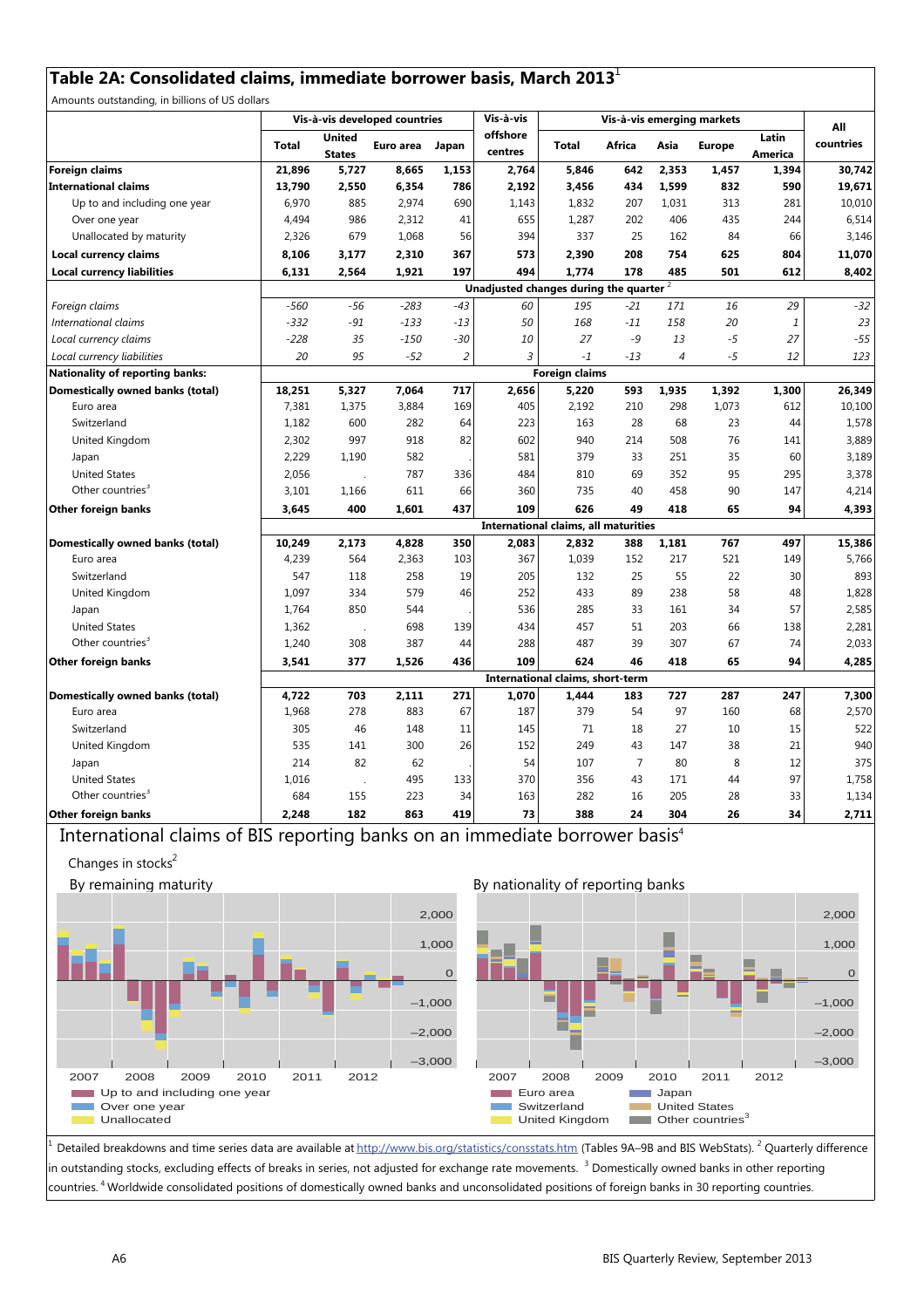## **Table 2B: Consolidated claims, ultimate risk basis, March 2013**<sup>1</sup>

Amounts outstanding, in billions of US dollars

|                                             |                                           |                                | Vis-à-vis developed countries |                | Vis-à-vis                                  | Vis-à-vis emerging markets |                |                |               |                  | All       |
|---------------------------------------------|-------------------------------------------|--------------------------------|-------------------------------|----------------|--------------------------------------------|----------------------------|----------------|----------------|---------------|------------------|-----------|
|                                             | <b>Total</b>                              | <b>United</b><br><b>States</b> | Euro area                     | Japan          | offshore<br>centres                        | <b>Total</b>               | Africa         | Asia           | <b>Europe</b> | Latin<br>America | countries |
| <b>Foreign claims</b>                       | 17,981                                    | 5,371                          | 6,877                         | 745            | 1,981                                      | 5,043                      | 548            | 1,888          | 1,344         | 1,263            | 25,236    |
| <b>Banks</b>                                | 3,998                                     | 758                            | 1,670                         | 251            | 146                                        | 972                        | 78             | 535            | 190           | 170              | 5,127     |
| Public sector                               | 3,970                                     | 1,464                          | 1,553                         | 217            | 215                                        | 1,253                      | 139            | 397            | 320           | 398              | 5,588     |
| Non-bank private sector                     | 9,872                                     | 3,098                          | 3,628                         | 277            | 1,590                                      | 2,800                      | 331            | 955            | 821           | 693              | 14,328    |
| Unallocated                                 | 141                                       | 51                             | 26                            | 1              | 31                                         | 18                         | $\mathbf{1}$   | $\overline{2}$ | 13            | $\overline{3}$   | 193       |
| <b>Cross-border claims</b>                  | 9,373                                     | 2,222                          | 4,602                         | 294            | 1,228                                      | 2,190                      | 299            | 988            | 512           | 392              | 13,019    |
| <b>Local claims in all currencies</b>       | 8,608                                     | 3,149                          | 2,275                         | 451            | 753                                        | 2,853                      | 250            | 901            | 832           | 871              | 12,217    |
|                                             |                                           |                                |                               |                | Unadjusted changes during the quarter $^2$ |                            |                |                |               |                  |           |
| Foreign claims                              | -436                                      | -63                            | $-178$                        | $-42$          | 48                                         | 144                        | $-17$          | 108            | 29            | 25               | $-232$    |
| Cross-border claims                         | $-201$                                    | $-67$                          | $-28$                         | -24            | 37                                         | 115                        | -6             | 91             | 29            | $\overline{a}$   | $-37$     |
| Local claims in all currencies              | $-235$                                    | $\sqrt{4}$                     | $-150$                        | $-17$          | 11                                         | 29                         | $-12$          | 17             | 0             | 23               | $-195$    |
| Nationality of reporting banks <sup>3</sup> |                                           |                                |                               |                |                                            | <b>Foreign claims</b>      |                |                |               |                  |           |
| <b>Total</b>                                | 17,981                                    | 5,371                          | 6,877                         | 745            | 1,981                                      | 5,043                      | 548            | 1,888          | 1,344         | 1,263            | 25,236    |
| Euro area                                   | 7,290                                     | 1,365                          | 3,804                         | 167            | 323                                        | 2,142                      | 200            | 296            | 1,033         | 612              | 9,870     |
| France                                      | 2,116                                     | 430                            | 1,230                         | 101            | 110                                        | 449                        | 119            | 103            | 186           | 40               | 2,683     |
| Germany                                     | 2,163                                     | 492                            | 983                           | 52             | 116                                        | 309                        | 44             | 108            | 118           | 39               | 2,635     |
| Italy                                       | 591                                       | 32                             | 485                           | $\ddotsc$      | 12                                         | 212                        | 9              | 15             | 185           | 3                | 819       |
| Spain                                       | 850                                       | 200                            | 233                           | $\overline{4}$ | 16                                         | 574                        | 3              | 11             | 62            | 497              | 1,483     |
| Switzerland                                 | 1,238                                     | 630                            | 299                           | 66             | 142                                        | 149                        | 17             | 67             | 22            | 43               | 1,540     |
| United Kingdom                              | 2,340                                     | 999                            | 937                           | 98             | 559                                        | 960                        | 212            | 526            | 77            | 145              | 3,905     |
| Japan                                       | 2,241                                     | 1,269                          | 539                           |                | 383                                        | 371                        | 30             | 245            | 34            | 62               | 2,995     |
| <b>United States</b>                        | 2,151                                     |                                | 784                           | 369            | 343                                        | 817                        | 66             | 357            | 100           | 294              | 3,352     |
| Other countries                             | 2,721                                     | 1,107                          | 514                           | 47             | 231                                        | 604                        | 22             | 397            | 78            | 106              | 3,574     |
|                                             |                                           |                                |                               |                |                                            | <b>Cross-border claims</b> |                |                |               |                  |           |
| <b>Total</b>                                | 9,373                                     | 2,222                          | 4,602                         | 294            | 1,228                                      | 2,190                      | 299            | 988            | 512           | 392              | 13,019    |
| Euro area                                   | 3,816                                     | 546                            | 2,228                         | 78             | 249                                        | 755                        | 133            | 197            | 313           | 113              | 4,935     |
| France                                      | 1,110                                     | 140                            | 683                           | 37             | 84                                         | 215                        | 68             | 72             | 47            | 28               | 1,417     |
| Germany                                     | 1,497                                     | 295                            | 825                           | 31             | 102                                        | 225                        | 42             | 69             | 77            | 37               | 1,872     |
| Italy                                       | 245                                       | 22                             | 160                           |                | 10                                         | 42                         | 3              | 8              | 28            | $\overline{3}$   | 302       |
| Spain                                       | 175                                       | 21                             | 106                           | $\overline{4}$ | 11                                         | 48                         | $\overline{3}$ | 11             | 5             | 29               | 278       |
| Switzerland                                 | 527                                       | 133                            | 273                           | 21             | 103                                        | 116                        | 15             | 53             | 20            | 28               | 755       |
| United Kingdom                              | 1,085                                     | 333                            | 580                           | 41             | 151                                        | 359                        | 61             | 202            | 53            | 43               | 1,640     |
| Japan                                       | 1,797                                     | 953                            | 501                           |                | 328                                        | 250                        | 27             | 131            | 32            | 59               | 2,375     |
| <b>United States</b>                        | 1,241                                     |                                | 691                           | 129            | 271                                        | 406                        | 44             | 180            | 66            | 116              | 1,959     |
| Other countries                             | 907                                       | 257                            | 330                           | 26             | 126                                        | 305                        | 19             | 224            | 27            | 34               | 1,354     |
|                                             | Other potential exposures <sup>4, 5</sup> |                                |                               |                |                                            |                            |                |                |               |                  |           |
| Derivatives contracts                       | 3,014                                     | 728                            | 1,123                         | 98             | 94                                         | 158                        | 30             | 55             | 24            | 48               | 3,282     |
| Guarantees extended                         | 6,404                                     | 525                            | 2,496                         | 215            | 225                                        | 1,211                      | 132            | 390            | 445           | 244              | 8,190     |
| Credit commitments                          | 2,764                                     | 939                            | 927                           | 39             | 198                                        | 568                        | 69             | 192            | 133           | 174              | 3,535     |

## Consolidated claims and other potential exposures of BIS reporting banks

## on an ultimate risk basis

Changes in stocks $2$ 





 $^{\rm 1}$  Detailed breakdowns and time series data are available at http://www.bis.org/statistics/consstats/htm (Tables 9C–9E). <sup>2</sup> Quarterly difference in outstanding stocks, excluding effects of breaks in series, not adjusted for exchange rate movements. <sup>3</sup> Worldwide consolidated positions of domestically owned banks of 24 reporting countries. <sup>4</sup> Not included in foreign claims. <sup>5</sup> Derivatives relate to positive market values recorded as on- or off-balance sheet items. Credit commitments and guarantees are recorded as off-balance sheet items.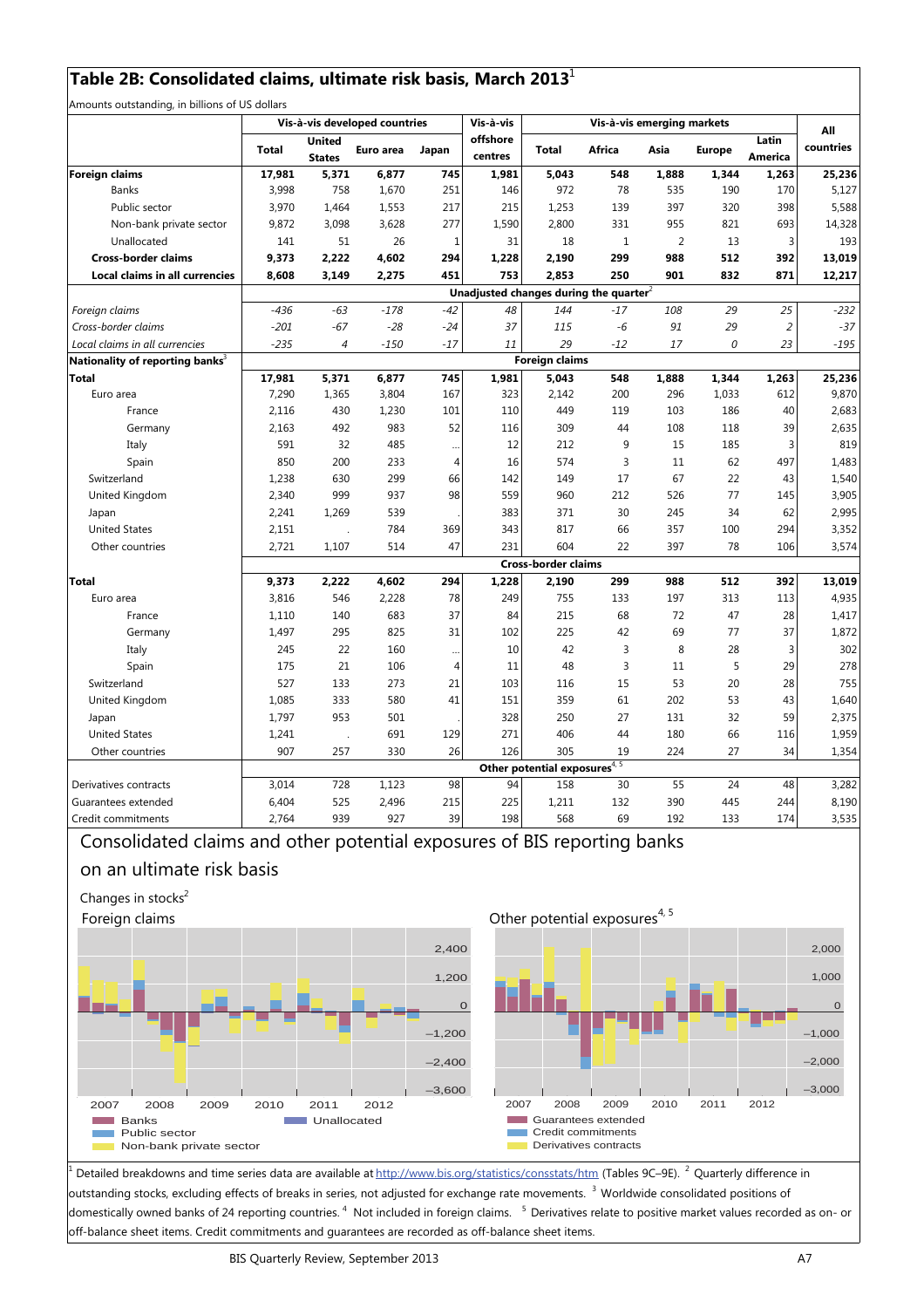| In billions of US dollars       |                | <b>Developed countries</b>     |                |                  | Off-             |                |                                 | <b>Emerging markets</b> |                |                         | Int'l              |                  |
|---------------------------------|----------------|--------------------------------|----------------|------------------|------------------|----------------|---------------------------------|-------------------------|----------------|-------------------------|--------------------|------------------|
|                                 | <b>Total</b>   | <b>United</b><br><b>States</b> | Euro<br>area   | Japan            | shore<br>centres | <b>Total</b>   | Africa                          | Asia                    | <b>Europe</b>  | Latin<br><b>America</b> | organi-<br>sations | All<br>countries |
|                                 |                |                                |                |                  |                  |                | <b>Amounts outstanding</b>      |                         |                |                         |                    |                  |
| <b>Total issues</b>             | 17,001         | 1,963                          | 9,208          | 186              | 1,777            | 1,597          | 199                             | 427                     | 415            | 555                     | 1,381              | 21,755           |
| <b>Money market instruments</b> | 746            | 10                             | 452            | $\overline{2}$   | 70               | 14             | 5                               | 6                       | $\mathbf{1}$   | $\overline{2}$          | 21                 | 852              |
| Financial corporations          | 680            | 6                              | 409            | 1                | 70               | 14             | 5                               | 6                       | $\mathbf 1$    | $\overline{2}$          | $\mathbf 0$        | 764              |
| Non-financial corporations      | 39             | 4                              | 24             | $\mathbf 0$      | $\mathbf 0$      | $\mathbf 0$    | $\mathbf 0$                     | $\mathbf 0$             | $\mathbf 0$    | $\mathbf 0$             | $\mathbf 0$        | 39               |
| General government              | 28             | $\pmb{0}$                      | 19             | $\mathbf 0$      | $\mathbf 0$      | $\Omega$       | $\mathbf 0$                     | $\mathbf 0$             | $\mathbf 0$    | $\mathbf 0$             | $\mathbf 0$        | 28               |
| US dollar                       | 267            | $\mathbf{1}$                   | 155            | $\Omega$         | 35               | 9              | 3                               | 3                       | $\Omega$       | $\overline{2}$          | 16                 | 327              |
| Euro                            | 291            | 5                              | 200            | $\mathbf{0}$     | 12               | $\overline{2}$ | $\mathbf 0$                     | $\mathbf{1}$            | $\mathbf{0}$   | $\mathbf 0$             | 2                  | 307              |
| Other currencies                | 188            | $\overline{4}$                 | 97             | $\mathbf{1}$     | 24               | 3              | $\mathbf{1}$                    | $\mathbf{1}$            | $\mathbf 0$    | $\mathbf{0}$            | 3                  | 218              |
| <b>Bonds and notes</b>          | 16,255         | 1,953                          | 8,756          | 185              | 1,707            | 1,582          | 194                             | 420                     | 415            | 553                     | 1,360              | 20,904           |
| Financial corporations          | 13,385         | 1,702                          | 7,146          | 140              | 1,579            | 441            | 57                              | 194                     | 83             | 107                     | $\mathbf 0$        | 15,405           |
| Non-financial corporations      | 2,034          | 246                            | 1,010          | 40               | 74               | 452            | 65                              | 130                     | 63             | 194                     | 0                  | 2,561            |
| General government              | 835            | $\overline{4}$                 | 601            | 5                | 53               | 687            | 73                              | 94                      | 269            | 251                     | $\mathbf 0$        | 1,576            |
| US dollar                       | 4,638          | 1,291                          | 1,359          | 94               | 1,315            | 1,207          | 162                             | 336                     | 250            | 459                     | 411                | 7,571            |
| Euro                            | 8,349          | 402                            | 6,487          | 10               | 150              | 198            | 16                              | 10                      | 130            | 42                      | 587                | 9,283            |
| Other currencies                | 3,268          | 260                            | 910            | 80               | 242              | 177            | 16                              | 74                      | 35             | 52                      | 363                | 4,050            |
| Floating rate                   | 5,109          | 404                            | 2,879          | 22               | 511              | 61             | 14                              | 18                      | 13             | 15                      | 109                | 5,789            |
| Fixed rate                      | 10,910         | 1,465                          | 5,801          | 139              | 1,144            | 1,479          | 172                             | 378                     | 399            | 531                     | 1,251              | 14,785           |
| Equity-related                  | 236            | 84                             | 77             | 23               | 51               | 42             | 8                               | 24                      | 3              | $\overline{7}$          | $\Omega$           | 329              |
|                                 |                |                                |                |                  |                  |                | Net issuance during the quarter |                         |                |                         |                    |                  |
| <b>Total issues</b>             | $-35$          | $-20$                          | 21             | 5                | 50               | 67             | 3                               | 29                      | 19             | 16                      | 59                 | 142              |
| <b>Money market instruments</b> | $-4$           | 1                              | 8              | 0                | 9                | 1              | $\mathbf{1}$                    | $\mathbf 0$             | 1              | 0                       | 4                  | 11               |
| Financial corporations          | 6              | $\mathbf 0$                    | 9              | $\mathbf{0}$     | 9                | $\mathbf{1}$   | 1                               | $\mathbf 0$             | $\mathbf{1}$   | $\mathbf 0$             | $\mathbf 0$        | 16               |
| Non-financial corporations      | $\overline{7}$ | $\mathbf{1}$                   | $\overline{3}$ | $\mathbf 0$      | $\overline{0}$   | 0              | $\mathbf 0$                     | $\mathbf{0}$            | $\mathbf 0$    | $\mathbf 0$             | $\mathbf 0$        | $\overline{7}$   |
| General government              | $-16$          | $\mathbf 0$                    | $-5$           | $\mathbf 0$      | $\overline{0}$   | $\Omega$       | $\mathbf 0$                     | $\mathbf{0}$            | $\Omega$       | $\mathbf 0$             | $\mathbf 0$        | $-16$            |
| US dollar                       | $-3$           | $\mathbf 0$                    | 6              | $\mathbf 0$      | $\mathbf{1}$     | $\mathbf 0$    | $\mathbf 0$                     | $\mathbf 0$             | $\mathbf 0$    | $-1$                    | 6                  | 4                |
| Euro                            | $\mathbf{1}$   | $1\,$                          | $\overline{4}$ | $\Omega$         | $\overline{c}$   | $\Omega$       | $\Omega$                        | $\Omega$                | $\Omega$       | $\mathbf 0$             | $-1$               | $\overline{2}$   |
| Other currencies                | $-2$           | $\pmb{0}$                      | $-2$           | $\boldsymbol{0}$ | 6                | 1              | 1                               | $\Omega$                | $\Omega$       | $\boldsymbol{0}$        | $\boldsymbol{0}$   | $\overline{4}$   |
| <b>Bonds and notes</b>          | $-31$          | $-21$                          | 13             | 5                | 41               | 66             | $\overline{\mathbf{2}}$         | 28                      | 19             | 17                      | 55                 | 131              |
| Financial corporations          | $-67$          | $-25$                          | $\mathbf{0}$   | $\mathbf{1}$     | 35               | 26             | 4                               | 12                      | $\overline{7}$ | $\overline{4}$          | $\mathbf 0$        | -6               |
| Non-financial corporations      | 40             | 3                              | 26             | 3                | 3                | 33             | $-1$                            | 15                      | 10             | 10                      | $\mathbf 0$        | 76               |
| General government              | $-4$           | $\mathbf 0$                    | $-12$          | $\mathbf{1}$     | 3                | $\overline{7}$ | $\mathbf 0$                     | $\overline{2}$          | $\overline{2}$ | $\overline{3}$          | $\mathbf 0$        | 6                |
| US dollar                       | 81             | $-13$                          | 28             | 5                | 38               | 66             | 8                               | 30                      | 15             | 13                      | 7                  | 192              |
| Euro                            | $-101$         | $-13$                          | $-42$          | $\mathbf 1$      | $\overline{2}$   | $\overline{2}$ | $-3$                            | $\mathbf{1}$            | 3              | $\mathbf{1}$            | 41                 | $-56$            |
| Other currencies                | $-11$          | 5                              | 26             | $-1$             | $\mathbf{1}$     | $-2$           | $-3$                            | $-3$                    | $\Omega$       | $\overline{3}$          | 7                  | $-5$             |
| Floating rate                   | $-67$          | $-1$                           | $-33$          | $\mathbf 0$      | $\mathbf 0$      | $-4$           | $-4$                            | $-2$                    | $\mathbf{1}$   | $\mathbf 0$             | 5                  | $-66$            |
| Fixed rate                      | 24             | $-28$                          | 41             | $\overline{4}$   | 43               | 70             | 6                               | 30                      | 18             | 17                      | 49                 | 186              |
| Equity-related                  | 12             | 8                              | 5              | $\Omega$         | $-2$             | $\Omega$       | $\Omega$                        | $\Omega$                | $\Omega$       | $\Omega$                | $\Omega$           | 11               |

## Net international debt securities issuance



BIS Quarterly Review, December 2012.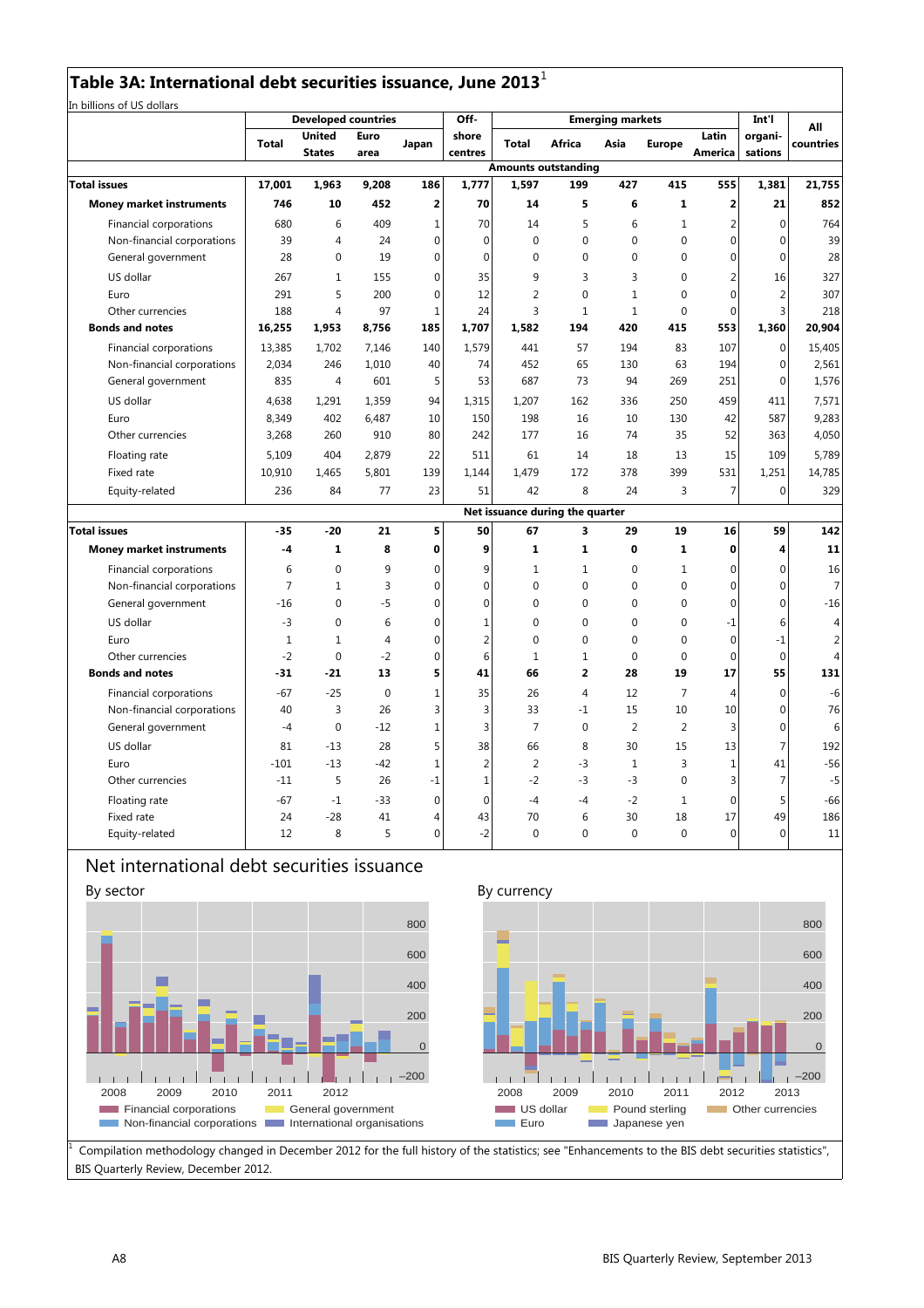## $\vert$ Table 3B: Domestic and total debt securities, March 2013 $^1$

In billions of US dollars

|                                       | <b>Domestic debt securities</b> |               |                   |              |                |                              |              |                 |          |           |              |                     |
|---------------------------------------|---------------------------------|---------------|-------------------|--------------|----------------|------------------------------|--------------|-----------------|----------|-----------|--------------|---------------------|
|                                       | China                           | <b>Brazil</b> | Korea             | Mexico       |                | Malaysia Thailand            | Turkey       | South<br>Africa | Russia   | Israel    |              | Indonesia Singapore |
| <b>Amounts outstanding</b>            |                                 |               |                   |              |                |                              |              |                 |          |           |              |                     |
| All issuers                           | 3,898                           | 2,149         | 1,272             | 587          | 344            | 318                          | 233          | 207             | 256      | 214       | 110          | 118                 |
| Financial corporations                | 1,744                           | 619           | 362               | 171          | 65             | 163                          | 16           | 47              | 64       | 44        | 14           | $\cdots$            |
| Non-financial corporations            | 867                             | 154           | 494               | 44           | 131            | 49                           | 1            | 27              | 79       | 44        | 7            | $\cdots$            |
| General government                    | 1,286                           | 1,377         | 416               | 373          | 148            | 106                          | 216          | 133             | 113      | 126       | 89           | 118                 |
| Short-term                            | $\cdots$                        | $\cdots$      | 95                | 102          | 62             | 72                           | 12           | 30              | $\cdots$ | 1         |              | 48                  |
| Long-term                             | $\cdots$                        | $\cdots$      | 1,177             | 485          | 282            | 246                          | 221          | 175             | $\cdots$ | 124       | $\cdots$     | 70                  |
| Unallocated                           | 3,898                           | 2,149         | $\mathbf 0$       | $\mathbf{0}$ | $\mathbf 0$    | $\mathbf{0}$                 | $\mathbf{0}$ | $\overline{2}$  | 256      | 88        | 110          | $\mathbf{0}$        |
| <b>Exchange rate adjusted changes</b> |                                 |               |                   |              |                |                              |              |                 |          |           |              |                     |
| All issuers                           | 112                             | $-22$         | 30                | 19           | $-5$           | 14                           | 5            | 4               | 5        | 0         | $-20$        | 3                   |
| Financial corporations                | 52                              | 10            | 5                 | $\mathbf{0}$ | $-10$          | 11                           | 1            | $\mathbf 0$     | 4        | 0         | $\mathbf{1}$ | $\cdots$            |
| Non-financial corporations            | 60                              | $-6$          | 14                | $\Omega$     | $\overline{2}$ | $\overline{2}$               | 0            | 1               | 6        | 0         | $\Omega$     | $\cdots$            |
| General government                    | $\mathbf{0}$                    | $-26$         | 11                | 19           | 3              | $\mathbf{1}$                 | 4            | 3               | $-4$     | 0         | $-21$        | 3                   |
| Short-term                            | $\cdots$                        |               | 3                 | $-1$         | $-10$          | 1                            | $\mathbf 0$  | 2               | $\cdots$ | $\cdots$  | $\cdots$     |                     |
| Long-term                             | $\cdots$                        | $\cdots$      | 27                | 20           | 5              | 13                           | 5            | 2               |          | $\cdots$  | $\cdots$     | 3                   |
| Unallocated                           | 112                             | $-22$         | $\mathbf 0$       | $\mathbf{0}$ | $\mathbf 0$    | $\mathbf{0}$                 | 0            | $\mathbf 0$     | 5        | 0         | $-20$        | $\mathbf 0$         |
|                                       |                                 |               |                   |              |                | <b>Total debt securities</b> |              |                 |          |           |              |                     |
|                                       | United<br><b>States</b>         | Japan         | United<br>Kingdom | France       | Germany        | Italy                        | Spain        | Netherla<br>nds | Canada   | Australia | Ireland      | Denmark             |
| <b>Amounts outstanding</b>            |                                 |               |                   |              |                |                              |              |                 |          |           |              |                     |
| All issuers <sup>2</sup>              | 35,677                          | 13,495        | 5,660             | 4,441        | 4,168          | 3,804                        | 2,357        | 2,259           | 2,104    | 2,007     | 1,277        | 833                 |

Financial corporations | 14,448 2,852 2,841 1,800 1,924 1,486 1,342 1,698 460 1,219 1,116 649 Non-financial corporations 6,588 818 627 597 158 139 23 129 362 210 3 31 General government | 14,401 9,825 2,190 2,044 2,086 2,179 992 432 1,282 578 158 152

## Outstanding amounts

In trillions of US dollars

### Domestic debt securities



## Total debt securities



Compilation methodology changed in December 2012 for the full history of the statistics; see "Enhancements to the BIS debt securities statistics", BIS Quarterly Review, December 2012. <sup>2</sup> All issuers include households and non-profit institutions serving households.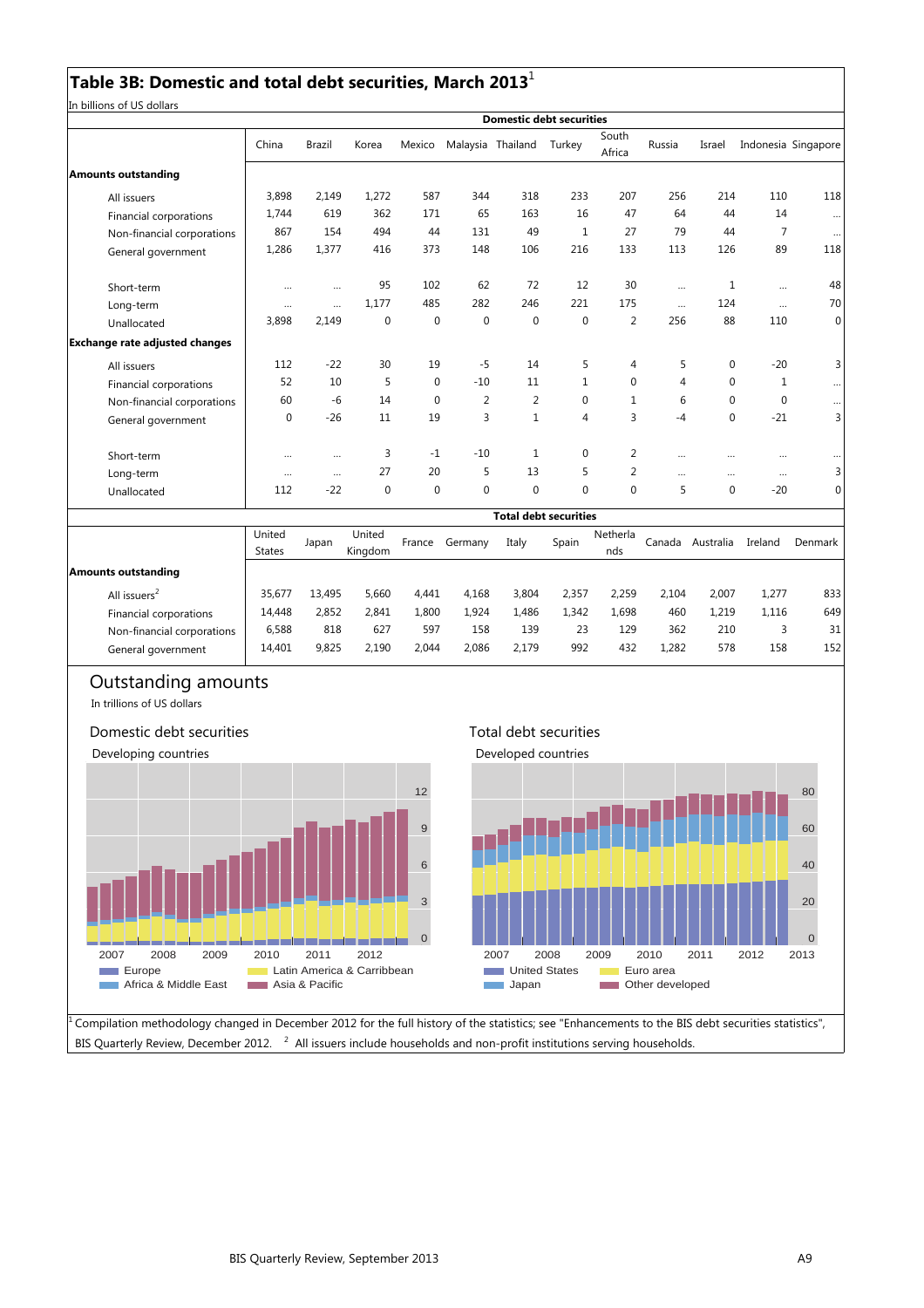## **Table 4: Global OTC derivatives market, end-December 2012**<sup>1</sup>

In billions of US dollars

|                                    |              | <b>Forwards and swaps</b> |                |                                     |              | <b>Options</b> |                |              |  |  |  |
|------------------------------------|--------------|---------------------------|----------------|-------------------------------------|--------------|----------------|----------------|--------------|--|--|--|
|                                    |              | with reporting            | with other     | with non-                           |              | with reporting | with other     | with non-    |  |  |  |
|                                    | <b>Total</b> | dealers                   | financial      | financial                           | <b>Total</b> | dealers        | financial      | financial    |  |  |  |
|                                    |              |                           | institutions   | customers                           |              |                | institutions   | customers    |  |  |  |
|                                    |              |                           |                | <b>Notional amounts outstanding</b> |              |                |                |              |  |  |  |
| All contracts $2$                  | 564,385      | 134,547                   | 383,855        | 44,208                              | 68,193       | 38,889         | 23,944         | 4,366        |  |  |  |
| Foreign exchange                   | 57,138       | 23,979                    | 24,669         | 8,490                               | 10,220       | 4,856          | 4,162          | 1,203        |  |  |  |
| US dollar                          | 49,745       | 22,305                    | 21,059         | 6,381                               | 7,855        | 3,528          | 3,350          | 977          |  |  |  |
| Euro                               | 20,241       | 7,774                     | 8,646          | 3,822                               | 3,556        | 1,844          | 1,222          | 490          |  |  |  |
| Japanese yen                       | 10,641       | 5,318                     | 3,866          | 1,457                               | 3,471        | 1,764          | 1,365          | 341          |  |  |  |
| Pound sterling                     | 7,323        | 2,882                     | 3,186          | 1,255                               | 502          | 218            | 194            | 89           |  |  |  |
| Other                              | 26,326       | 9,678                     | 12,582         | 4,066                               | 5,058        | 2,358          | 2,192          | 508          |  |  |  |
| Up to one year                     | 40,697       | 15,616                    | 18,878         | 6,203                               | 7,438        | 3,175          | 3,358          | 905          |  |  |  |
| Over one year                      | 16,441       | 8,362                     | 5,792          | 2,287                               | 2,782        | 1,681          | 804            | 298          |  |  |  |
| Memo: Exchange-traded <sup>3</sup> | 231          |                           |                |                                     | 105          |                |                |              |  |  |  |
| <b>Interest rate</b>               | 441,351      | 86,973                    | 322,095        | 32,283                              | 48,351       | 29,923         | 15,981         | 2,448        |  |  |  |
| US dollar                          | 135,725      | 23,385                    | 103,162        | 9,178                               | 12,950       | 7,166          | 4,977          | 808          |  |  |  |
| Euro                               | 163,114      | 23,813                    | 128,562        | 10,740                              | 24,249       | 15,984         | 7,183          | 1,082        |  |  |  |
| Japanese yen                       | 48,754       | 16,257                    | 27,175         | 5,322                               | 6,058        | 4,105          | 1,736          | 217          |  |  |  |
| Pound sterling                     | 39,153       | 6,974                     | 29,540         | 2,639                               | 3,092        | 1,927          | 1,031          | 133          |  |  |  |
| Other                              | 54,606       | 16,544                    | 33,657         | 4,405                               | 2,002        | 741            | 1,054          | 207          |  |  |  |
| Up to one year                     | 177,677      | 30,708                    | 136,661        | 10,308                              | 12,995       | 7,163          | 5,130          | 702          |  |  |  |
| Over one year                      | 263,674      | 56,265                    | 185,434        | 21,975                              | 35,356       | 22,759         | 10,851         | 1,746        |  |  |  |
| Memo: Exchange-traded <sup>3</sup> | 22,683       |                           |                |                                     | 25,947       |                |                |              |  |  |  |
| <b>Equity</b>                      | 2,045        | 597                       | 1,121          | 327                                 | 4,207        | 1,552          | 2,226          | 429          |  |  |  |
| Memo: Exchange-traded <sup>3</sup> | 1,252        |                           |                |                                     | 2,331        |                |                |              |  |  |  |
| <b>Commodities</b>                 | 1,658        |                           |                | $\ddotsc$                           | 929          |                |                |              |  |  |  |
| <b>Credit default swaps</b>        | 25,069       | 14,149                    | 10,720         | 200                                 |              |                |                |              |  |  |  |
| <b>Unallocated</b>                 | 37,125       | 8,850                     | 25,250         | 2,908                               | 4.486        | 2,558          | 1,575          | 287          |  |  |  |
|                                    |              |                           |                | <b>Gross market values</b>          |              |                |                |              |  |  |  |
| <b>All contracts</b>               | 21,759       | 6,712                     | 13,419         | 1,628                               | 2,595        | 1,582          | 785            | 228          |  |  |  |
| Foreign exchange                   | 2,050        | 817                       | 838            | 395                                 | 254          | 125            | 71             | 58           |  |  |  |
| US dollar                          | 1,674        | 742                       | 661            | 271                                 | 194          | 95             | 54             | 45           |  |  |  |
| Euro                               | 687          | 218                       | 296            | 173                                 | 72           | 33             | 22             | 17           |  |  |  |
| Japanese yen                       | 681          | 341                       | 240            | 101                                 | 145          | 75             | 37             | 34           |  |  |  |
| Pound sterling                     | 198          | 58                        | 83             | 58                                  | 9            | $\overline{4}$ | $\overline{2}$ | 3            |  |  |  |
| Other                              | 860          | 276                       | 396            | 187                                 | 87           | 43             | 28             | 16           |  |  |  |
| <b>Interest rate</b>               | 17,128       | 4,850                     | 11,206         | 1,072                               | 1,706        | 1,174          | 463            | 69           |  |  |  |
| US dollar                          | 5,438        | 1,789                     |                | 295                                 | 498          | 354            | 126            | 18           |  |  |  |
| Euro                               | 8,091        | 1,920                     | 3,354<br>5,621 | 549                                 | 976          | 668            | 271            | 37           |  |  |  |
| Japanese yen                       |              |                           |                |                                     |              |                |                |              |  |  |  |
| Pound sterling                     | 835          | 349                       | 454            | 32                                  | 76           | 58             | 17             | $\mathbf{1}$ |  |  |  |
| Other                              | 1,492        | 363                       | 1,031          | 98                                  | 124          | 80             | 35             | 9            |  |  |  |
|                                    | 1,272        | 428                       | 747            | 98                                  | 31           | 14             | 14             | 3            |  |  |  |
| <b>Equity</b>                      | 157          | 30                        | 94             | 33                                  | 448          | 169            | 194            | 85           |  |  |  |
| <b>Credit default swaps</b>        | 848          | 529                       | 309            | 10                                  |              |                |                |              |  |  |  |
| <b>Unallocated</b>                 | 1,576        | 486                       | 972            | 118                                 | 188          | 115            | 57             | 16           |  |  |  |

## Global OTC derivatives<sup>4</sup>





<sup>1</sup> Detailed breakdowns and time series data are available at http://www.bis.org/statistics/derstats.htm (Tables 19, 20A–C, 21A–C, 22A–C and 23A–B). <sup>2</sup> Due to incomplete counterparty breakdowns for the commodity derivatives, components do not add up to the total.<sup>3</sup> Futures and options. Data on exchange-traded and OTC derivatives are not directly comparable; the former refers to open interest while the latter refers to gross positions.<sup>4</sup> In trillions of US dollars.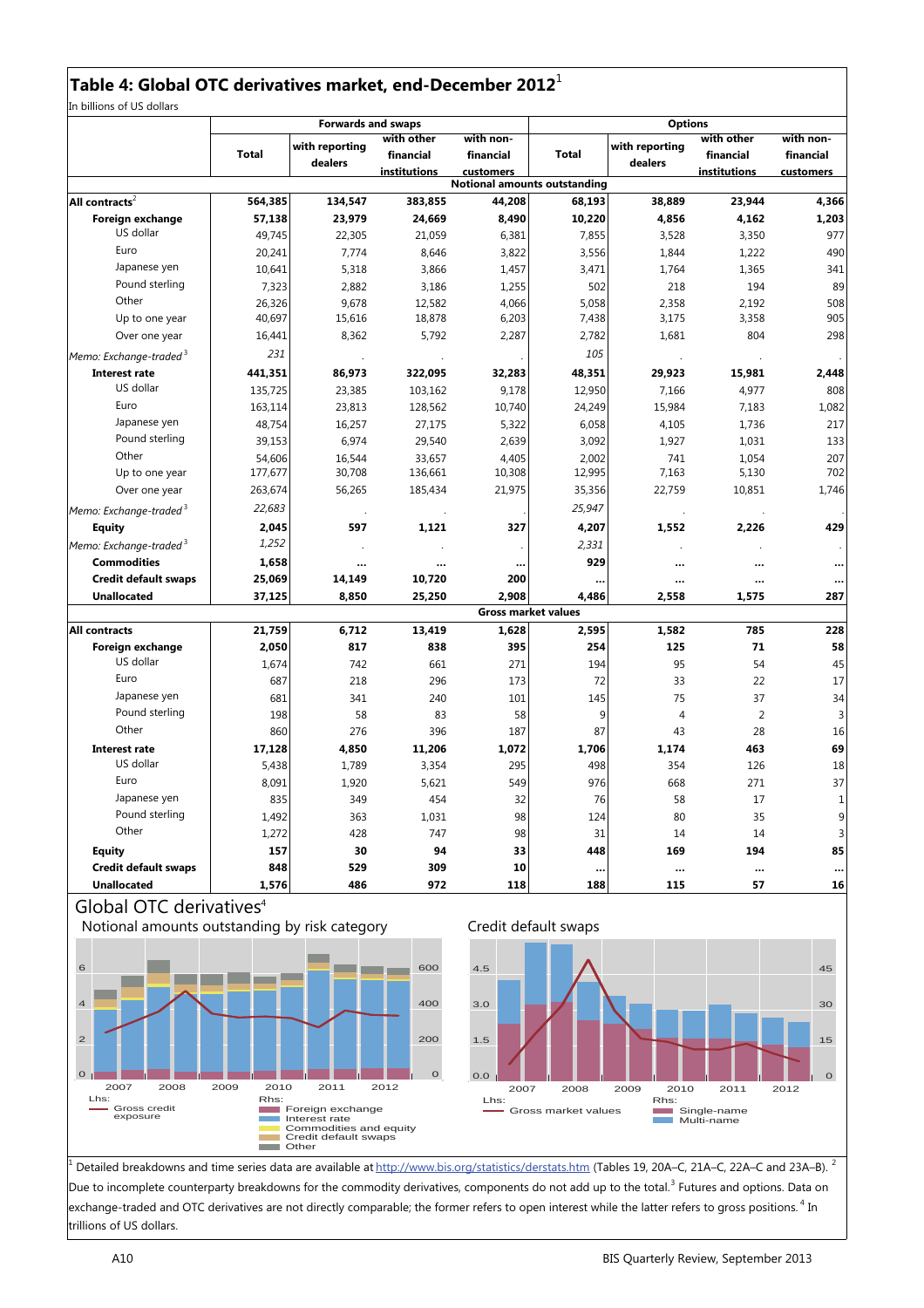## Notes to tables

Data for the most recent period are provisional. Data on changes in stocks have been calculated by converting the relevant stocks into their original currencies using end-of-period exchange rates and subsequently converting the changes in stocks into US dollar amounts using period average rates. Flow and turnover data have been calculated by converting flows and turnover in original currencies into US dollar amounts using period average exchange rates.

Tables 1A–1B The data in Tables 1A–1B (the locational BIS banking statistics) cover banks' unconsolidated gross international on-balance sheet assets and liabilities. These data are based on the residence of the reporting institution and therefore measure the activities of all banking offices residing in each reporting country. Such offices report exclusively on their own unconsolidated business, which thus includes international transactions with any of their own affiliates. BIS reporting banks include banks residing in the G10 countries, plus Australia, Austria, the Bahamas, Bahrain, Bermuda, Brazil, the Cayman Islands, Chile, Chinese Taipei, Curacao, Cyprus, Denmark, Finland, Greece, Guernsey, Hong Kong SAR, India, Indonesia, Ireland, Isle of Man, Jersey, Korea, Luxembourg, Macao SAR, Malaysia, Mexico, the Netherlands Antilles (till Q3 2010), Norway, Panama, Portugal, Singapore, South Africa, Spain and Turkey. Breakdowns by currency are compiled from actual reported data and do not include any estimates done by the BIS for reporting countries that provide incomplete or partial currency information. Table 1A provides aggregated figures by residence of banks in all reporting countries. Table 1B provides figures by nationality of banks in reporting countries. The nationality statistics are prepared by regrouping the locational data into categories based on the control or ownership of the banking offices in question. Thus, for a reporting country, total assets and total liabilities of all banks reported under locational by residence statistics should be equal to the total assets and total liabilities of all banks reported under nationality statistics. Locational by residence and nationality statistics of the latest quarter for Bahamas relate to 2012Q4. Detailed tables, including time series data in CSV files, guidelines and information on breaks in series in the locational banking statistics, are available on the BIS website under www.bis.org/statistics/bankstats.htm.

Tables 2A–2B The consolidated statistics are based mainly on the country of incorporation of the reporting institutions and measure the international lending activities of banks' head offices in the reporting countries and all their offices at home and abroad, with positions between offices of the same bank being netted out. The data in Table 2A cover BIS reporting banks' worldwide consolidated claims on an immediate borrower basis. These contractual claims are not adjusted for risk mitigants, such as guarantees and collateral. The 31 reporting countries comprise the G10 countries plus Australia, Austria, Brazil, Chile, Chinese Taipei, Denmark, Finland, Greece, Hong Kong SAR, India, Ireland, Luxembourg, Mexico, Norway, Panama, Portugal, Singapore, Spain and Turkey. The data in Table 2B cover BIS reporting banks' worldwide consolidated claims on an ultimate risk basis. These contractual claims are adjusted for risk mitigants, such as guarantees and collateral. The reporting population is a subset of 24 countries which reports both sets of data and comprises Australia, Austria, Belgium, Canada, Chile, Chinese Taipei, Finland, France, Germany, Greece, India, Ireland, Italy, Japan, the Netherlands, Norway, Portugal, Singapore, Spain, Sweden, Switzerland, Turkey, the United Kingdom and the United States. In table 2B, German banks' foreign claims vis-à-vis developed countries are on an immediate borrower basis. The data in Table 2A cover both foreign and international claims, while Table 2B covers foreign claims only. International claims are defined as BIS reporting banks' cross-border claims in all currencies plus the local claims of their foreign affiliates in foreign currency. Foreign claims include, in addition, reporting banks' foreign affiliates' local claims in local currency, as shown below.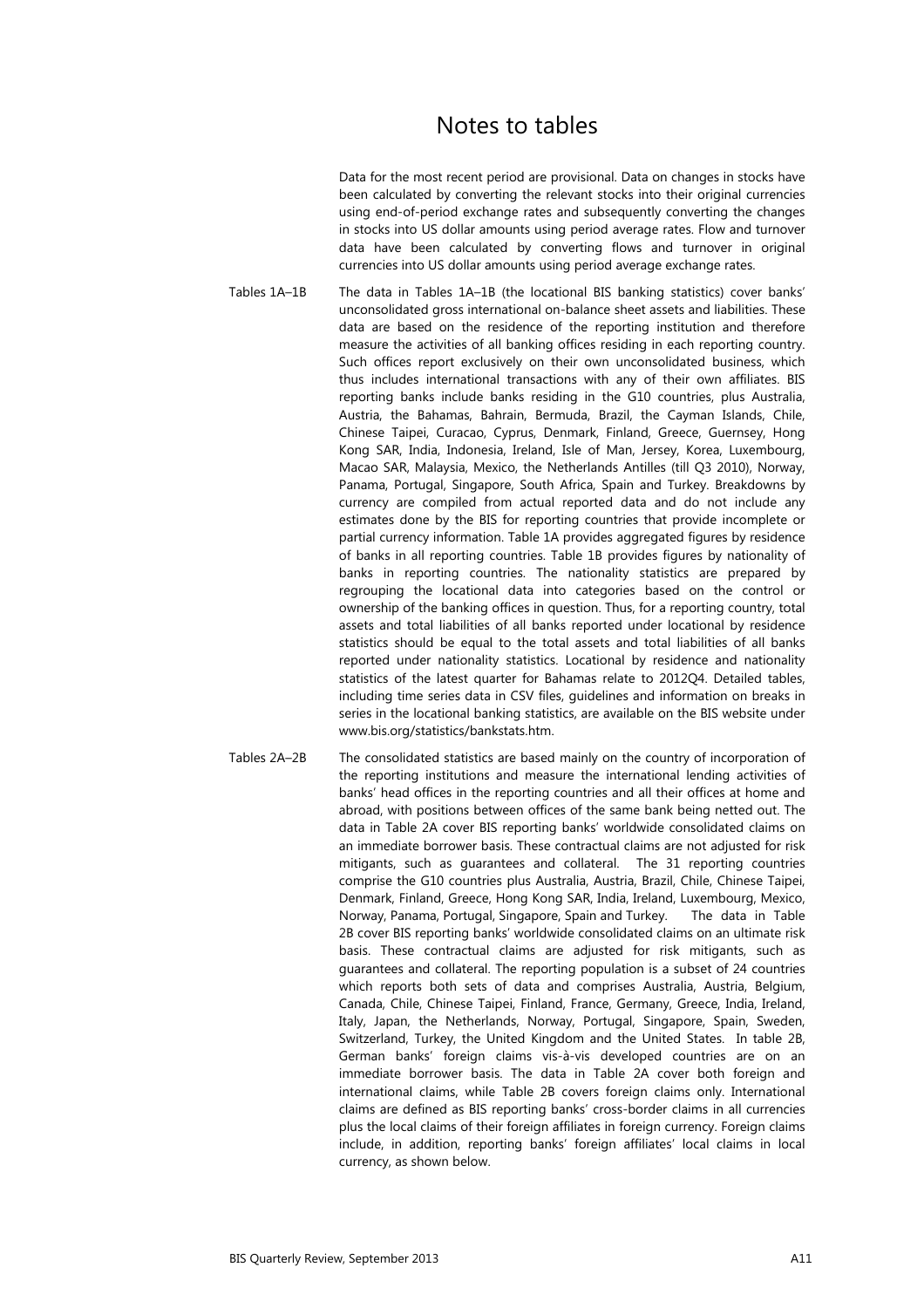### **Types of claims**

| А                                                                                                              | в                                                            |                                                            | D                                              |  |  |  |  |  |  |  |  |
|----------------------------------------------------------------------------------------------------------------|--------------------------------------------------------------|------------------------------------------------------------|------------------------------------------------|--|--|--|--|--|--|--|--|
| Cross-border claims                                                                                            | Local claims of<br>foreign affiliates in<br>foreign currency | Local claims of<br>foreign affiliates in<br>local currency | Domestic claims in<br>the reporting<br>country |  |  |  |  |  |  |  |  |
|                                                                                                                |                                                              |                                                            |                                                |  |  |  |  |  |  |  |  |
| <b>International claims</b> $(A + B)$                                                                          |                                                              |                                                            |                                                |  |  |  |  |  |  |  |  |
|                                                                                                                |                                                              |                                                            |                                                |  |  |  |  |  |  |  |  |
| <b>Foreign claims</b> $(A + B + C)$                                                                            |                                                              |                                                            |                                                |  |  |  |  |  |  |  |  |
|                                                                                                                |                                                              |                                                            |                                                |  |  |  |  |  |  |  |  |
| The chadad case indicates claims avuluded from the consolidated benling atoticies leald italianinalizate delin |                                                              |                                                            |                                                |  |  |  |  |  |  |  |  |

The shaded area indicates claims excluded from the consolidated banking statistics; bold italics indicate claims published within the consolidated banking statistics.

> Austria and Portugal report on a partially consolidated basis. Detailed information on breaks in series in the consolidated banking statistics is available on the BIS website under www.bis.org/statistics/consstats.htm.

Tables 3A–3B Securities statistic are harmonised with recommendations from the Handbook on Securities Statistics Part 1 (jointly released by BIS, ECB and IMF; available at the IMF web site, www.imf.org/external/np/sta/wgsd/pdf/051309.pdf). There are three datasets, each covering different market of issue: international debt securities, domestic debt securities and total debt securities.

> The sectoral breakdown presents data based on the sector of the borrower itself and not on the sector of the parent company of the borrower or any guarantor. "General government" comprises central governments and other governments, while "Financial corporations" comprises commercial banks, central banks, and other financial institutions.

> Detailed information about the compilation of the statistics on domestic and total debt securities is available on the BIS website.

Table 4 The data in Table 4 cover the activity recorded in the global over-the-counter (OTC) and exchange-traded derivatives markets. The data on exchange-traded derivatives are obtained from market sources, while those on OTC derivatives are based on the reporting to the BIS by central banks in major financial centres that in turn collect the information on a consolidated basis from reporting dealers headquartered in their respective countries.

> The data on OTC derivatives are available in terms of notional amounts outstanding, gross market values and gross credit exposure. Gross credit exposure excludes credit default swap contracts for all countries except the United States. These statistics are adjusted for inter-dealer double-counting and cover foreign exchange, interest rate, equity, commodity and credit derivatives.

> For the exchange-traded derivatives, data on open interest measured in terms of US dollars are available for the main financial derivatives contracts (interest rate, currency and equity-linked derivatives).

> Information on the methodology used to compile these statistical sets and a more detailed description of their coverage can be found on pages 18 to 21 of the Guide to the international financial statistics, available at www.bis.org/publ/bispap14.htm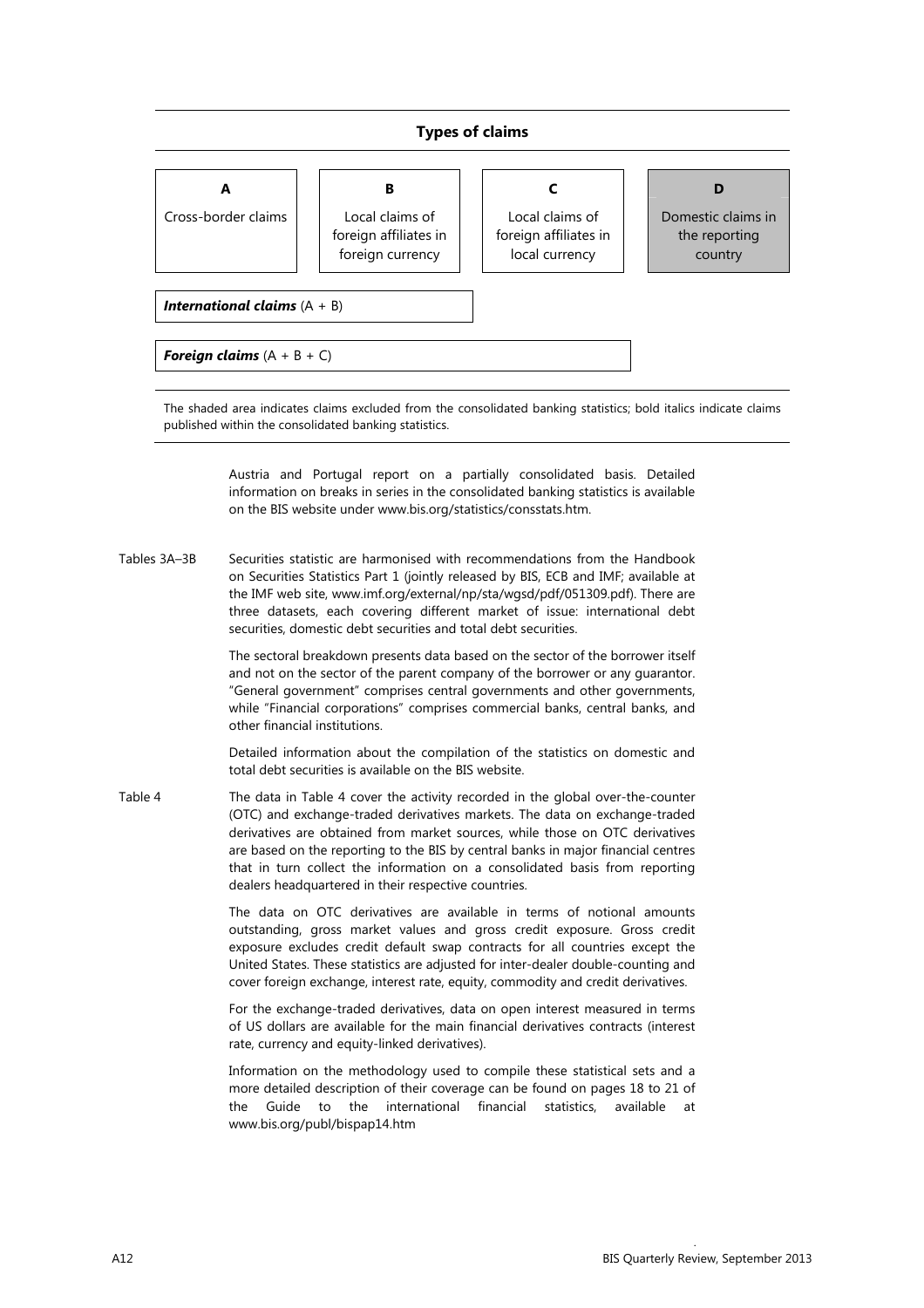# Special Features in the BIS Quarterly Review

| June 2013      | A template for recapitalising too-big-to-fail banks                                                                     | P Melaschenko &<br>N Reynolds                      |
|----------------|-------------------------------------------------------------------------------------------------------------------------|----------------------------------------------------|
| June 2013      | Total credit as an early warning indicator for systemic banking M Drehmann<br>crises                                    |                                                    |
| June 2013      | Looking at the tail: price-based measures of systemic<br>importance                                                     | C Zhou & N Tarashev                                |
| March 2013     | Central bank asset purchases and inflation expectations                                                                 | B Hofmann & F Zhu                                  |
| March 2013     | Financial conditions and economic activity: a statistical<br>approach                                                   | M Erdem & K Tsatsaronis                            |
| March 2013     | Hedging in derivatives markets: the experience of Chile                                                                 | F Avalos & R Moreno                                |
| March 2013     | How much does the private sector really borrow - a new<br>database for total credit to the private non-financial sector | C Dembiermont,<br>M Drehmann &<br>S Muksakunratana |
| December 2012  | Natural catastrophes and global reinsurance                                                                             | S von Dahlen & G von Peter                         |
| December 2012  | The euro area crisis and cross-border bank lending to<br>emerging markets                                               | S Avdjiev, Z Kuti & E Takáts                       |
| December 2012  | On the liquidity coverage ratio and monetary policy<br>implementation                                                   | M Bech & T Keister                                 |
| December 2012  | Enhancements to the BIS debt securities statistics                                                                      | B Gruíc & P Wooldridge                             |
| September 2012 | Do debt service costs affect macroeconomic and financial<br>stability?                                                  | M Drehmann & M Juselius                            |
| September 2012 | Taylor rules and monetary policy: a global "Great Deviation"?                                                           | B Hofmann & B Bogdanova                            |
| September 2012 | Credit in times of stress: lessons from Latin America                                                                   | C Montoro & L Rojas-Suarez                         |
| September 2012 | Have public bailouts made banks' loan books safer?                                                                      | M Brei & B Gadanecz                                |
| June 2012      | Countercyclical policies in emerging markets                                                                            | E Takáts                                           |
| June 2012      | Eurodollar banking and currency internationalisation                                                                    | D He & R McCauley                                  |
| June 2012      | The expansion of central bank balance sheets in emerging Asia:A Filardo & J Yetman<br>what are the risks?               |                                                    |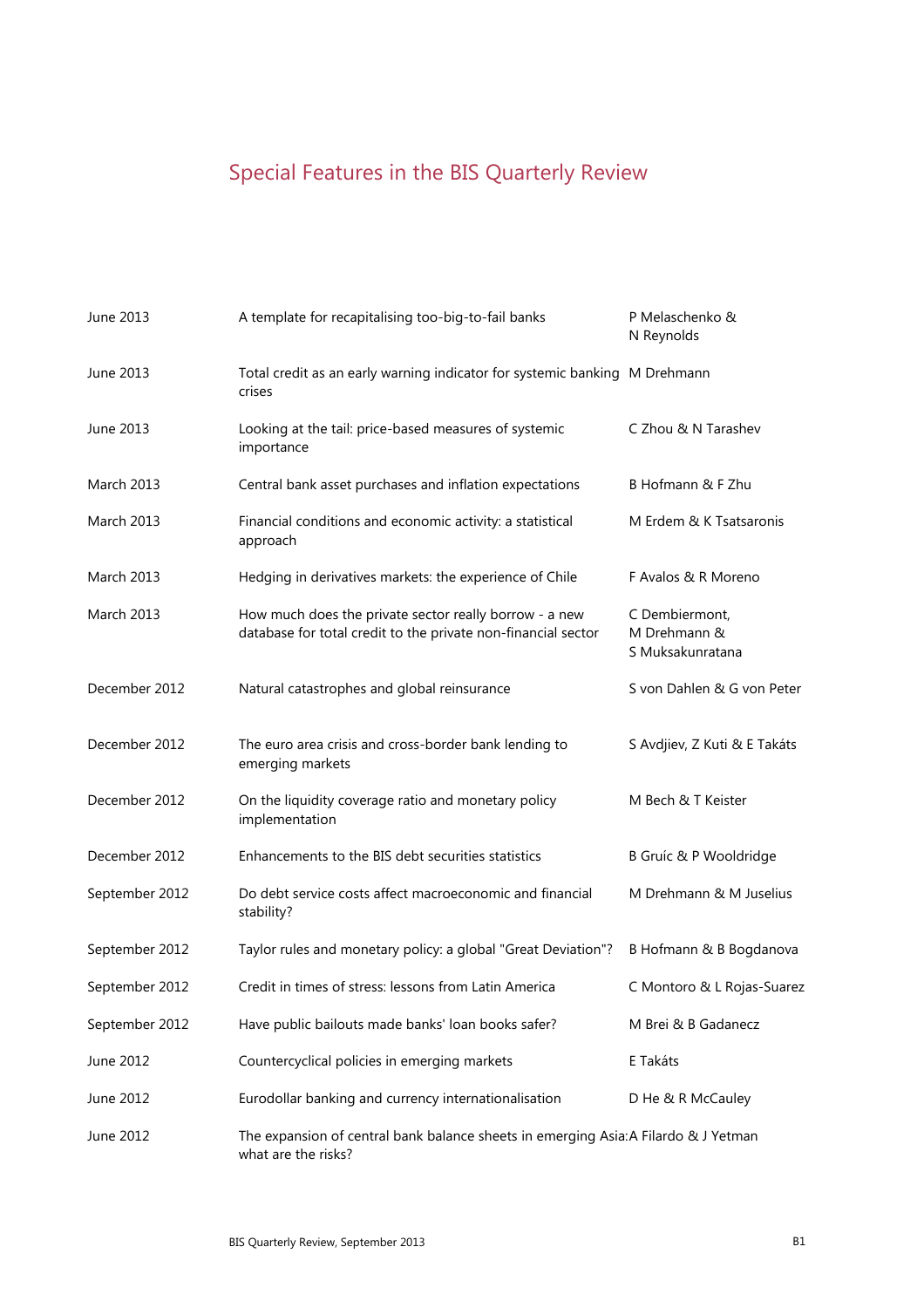## Recent BIS publications<sup>1</sup>

## BIS Papers

#### **Sovereign risk: a world without risk-free assets? July 2013**

#### www.bis.org/publ/bppdf/bispap72.htm

This volume presents and summarises the proceedings of a one-and-a-half day seminar on sovereign risk hosted by the BIS in January 2013. The event brought together senior central bankers, sovereign ratings analysts, fund managers and other market participants, sovereign legal specialists, risk managers at financial institutions and academics.

In the first panel, three central bank governors discuss sovereign risks and challenges, drawing on their own varied experiences. The second panel addresses the sovereign rating business from a number of angles. The third panel considers the polar case of financial markets without a risk-free sovereign. The fourth panel features legal experts describing how market participants have adapted to the absence of a general legal insolvency framework for the default of a sovereign. The fifth panel looks at sovereign risk management in financial institutions. In a Foreword, the General Manager of the Bank for International Settlements sets down his impressions from the day and a half.

## BIS Working Papers

#### **The response of tail risk perceptions to unconventional monetary policy Masazumi Hattori, Andreas Schrimpf and Vladyslav Sushko**

#### www.bis.org/publ/work425.htm

We evaluate the response of perceived tail risks in financial markets to the implementation of unconventional monetary policy by the U.S. Federal Reserve. Using information from out-of-money equity index options, we find that perceived risks decline significantly in response to both policy announcements and actual asset purchases. The announcement effects are strongest specifically for downside risk measures rather than simple measures of volatility (e.g. the VIX). The impact of actual purchases is strongest when driven by simultaneous expansion and the duration extension of the Federal Reserve's balance sheet. These effects of both announcements and purchases have been variable over time and particularly pronounced during the latest policy phases implemented in 2012, a period also coinciding with the Federal Reserve's more extensive use of forward guidance about short-term rates.

#### **Global and euro imbalances: China and Germany Guonan Ma and Robert N McCauley**

#### www.bis.org/publ/work424.htm

We analyse global and euro area imbalances by focusing on China and Germany as large surplus and creditor countries. In the 2000s, domestic reforms in both countries expanded the effective labour force, restrained wages, shifted income towards profits and increased corporate saving. As a result, both economies' current account surpluses widened before the global financial crisis, and that of Germany has proven more persistent as domestic investment has remained subdued.

#### **Intraday dynamics of euro area sovereign CDS and bonds Jacob Gyntelberg, Peter Hördahl, Kristyna Ters and Jörg Urban**

#### www.bis.org/publ/work423.htm

In The recent sovereign debt crisis in the euro area has seen credit spreads on sovereign bonds and credit default swaps (CDS) surge for a number of member states. While these events have increased

1 Requests for publications should be addressed to Bank for International Settlements, Press & Communications, Centralbahnplatz 2, CH-4002 Basel. These publications are also available on the BIS website (www.bis.org).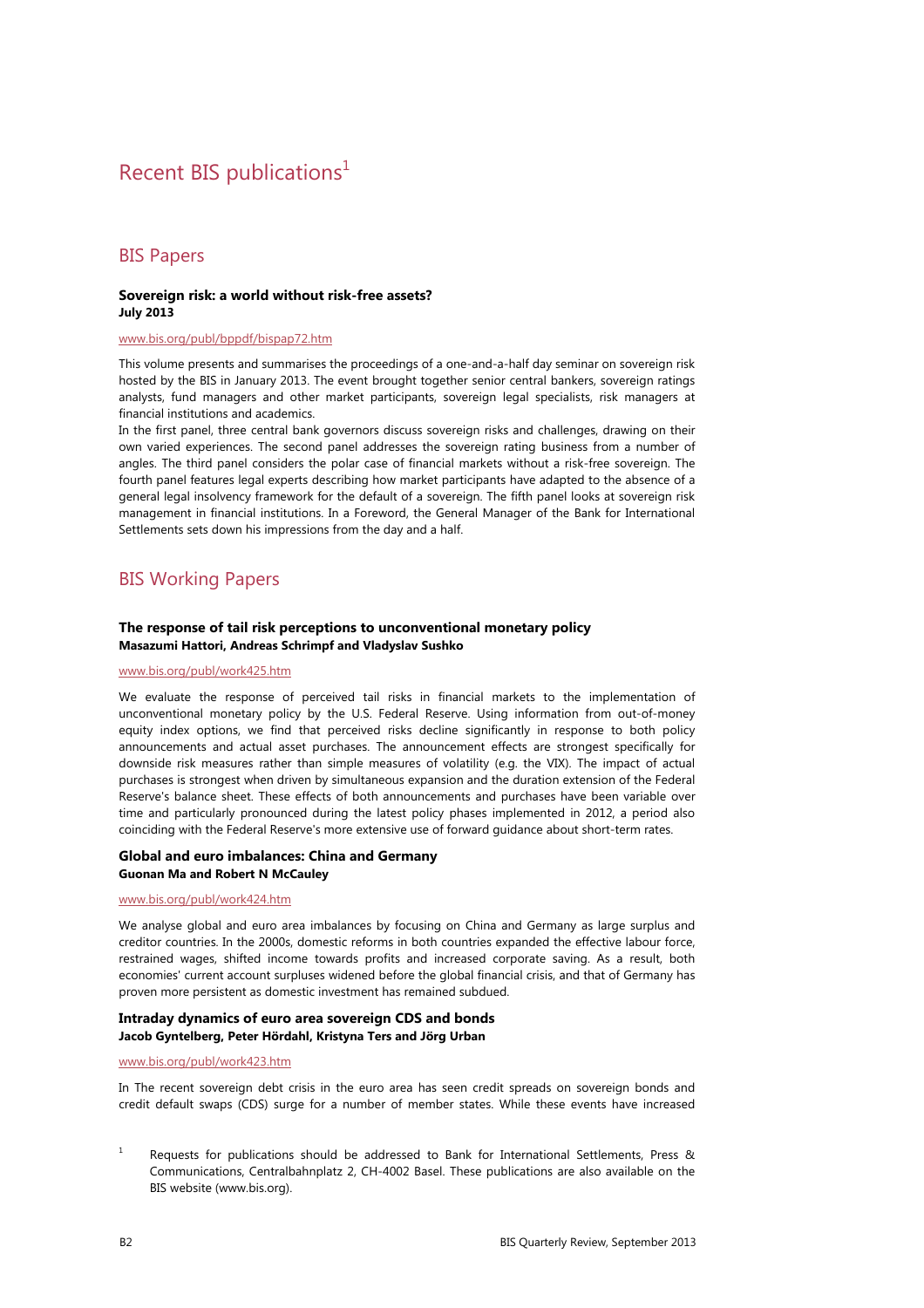interest in understanding the dynamics of sovereign spreads in bond and CDS markets, there is little agreement in the literature as to whether one of the two markets is more important than the other in terms of price discovery of sovereign credit risk.

### **Measuring bank competition in China: a comparison of new versus conventional approaches applied to loan markets Bing Xu, Adrian Van Rixtel and Michiel van Leuvensteijn**

### www.bis.org/publ/work422.htm

Since the 1980s, important and progressive reforms have profoundly reshaped the structure of the Chinese banking system. Many empirical studies suggest that financial reform promoted bank competition in most mature and emerging economies. However, some earlier studies that adopted conventional approaches to measure competition concluded that bank competition in China declined during the past decade, despite these reforms. In this paper, we show both empirically and theoretically that this apparent contradiction is the result of flawed measurement. Conventional indicators such as the Lerner index and Panzar-Rosse H-statistic fail to measure competition in Chinese loan markets properly due to the system of interest rate regulation. By contrast, the relatively new Profit Elasticity (PE) approach that was introduced in Boone (2008) as Relative Profit Differences (RPD) does not suffer from these shortcomings. Using balance sheet information for a large sample of banks operating in China during 1996-2008, we show that competition actually increased in the past decade when the PE indicator is used. We provide additional empirical evidence that supports our results. We find that these firstly are in line with the process of financial reform, as measured by several indices, and secondly are robust for a large number of alternative specifications and estimation methods. All in all, our analysis suggests that bank lending markets in China have been more competitive than previously assumed.

#### **Evaluating early warning indicators of banking crises: Satisfying policy requirements Mathias Drehmann and Mikael Juselius**

#### www.bis.org/publ/work421.htm

Early warning indicators (EWIs) of banking crises should ideally be evaluated on the basis of their performance relative to the macroprudential policy maker's decision problem. We translate several practical aspects of this problem - such as difficulties in assessing the costs and benefits of various policy measures as well as requirements for the timing and stability of EWIs - into statistical evaluation criteria. Applying the criteria to a set of potential EWIs, we find that the credit-to-GDP gap and a new indicator, the debt service ratio (DSR), consistently outperform other measures. The credit-to-GDP gap is the best indicator at longer horizons, whereas the DSR dominates at shorter horizons.

### **On the correlation between commodity and equity returns: implications for portfolio allocation**

### **Marco Jacopo Lombardi and Francesco Ravazzolo**

#### www.bis.org/publ/work420.htm

In the recent years several commentators hinted at an increase of the correlation between equity and commodity prices, and blamed investment in commodity-related products for this. First, this paper investigates such claims by looking at various measures of correlation. Next, we assess what are the implications of higher correlations between oil and equity prices for asset allocation. We develop a timevarying Bayesian Dynamic Conditional Correlation model for volatilities and correlations and find that joint modelling commodity and equity prices produces more accurate point and density forecasts, which lead to substantial benefits in portfolio allocation. This, however, comes at the price of higher portfolio volatility. Therefore, the popular view that commodities are to be included in one's portfolio as a hedging device is not grounded.

#### **Caveat creditor Philip Turner**

#### www.bis.org/publ/work419.htm

One area where international monetary cooperation has failed is in the role of surplus or creditor countries in limiting or in correcting external imbalances. The stock dimensions of such imbalances - net external positions, leverage in national balance sheets, currency/maturity mismatches, the structure of ownership of assets and liabilities and over-reliance on debt - can threaten financial stability in creditor as in debtor countries. Creditor countries therefore have a responsibility both for avoiding "overlending" and for devising cooperative solutions to excessive or prolonged imbalances.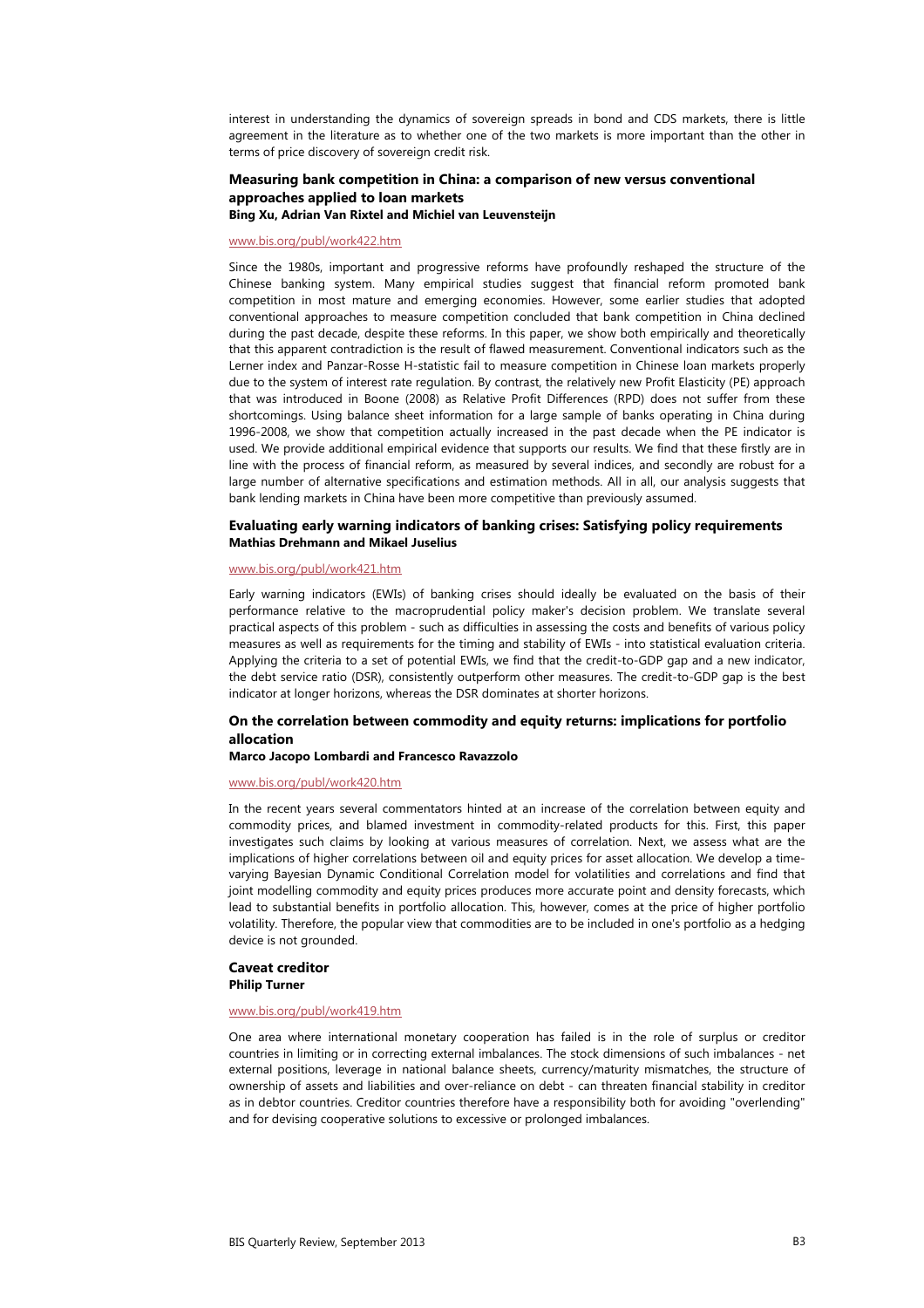## **Should monetary policy lean against the wind? - An analysis based on a DSGE model with banking**

## **Leonardo Gambacorta and Federico M Signoretti**

### www.bis.org/publ/work418.htm

The global financial crisis has reaffirmed the importance of financial factors for macroeconomic fluctuations. Recent work has shown how the conventional pre-crisis prescription that monetary policy should pay no attention to financial variables over and above their effects on inflation may no longer be valid in models that consider frictions in financial intermediation (Cúrdia and Woodford, 2009). This paper analyses whether Taylor rules augmented with asset prices and credit can improve upon a standard rule in terms of macroeconomic stabilization in a DSGE with both a firms' balance-sheet channel and a bank-lending channel and in which the spread between lending and policy rates endogenously depends on banks' leverage. The main result is that, even in a model in which financial stability does not represent a distinctive policy objective, leaning-against-the-wind policies are desirable in the case of supply-side shocks whenever the central bank is concerned with output stabilization, while both strict inflation targeting and a standard rule are less effective. The gains are amplified if the economy is characterized by high private sector indebtedness.

#### **Relationship and transaction lending in a crisis**

#### **Patrick Bolton, Xavier Freixas, Leonardo Gambacorta and Paolo Emilio Mistrulli**

#### www.bis.org/publ/work417.htm

We study how relationship lending and transaction lending vary over the business cycle. We develop a model in which relationship banks gather information on their borrowers, which allows them to provide loans for profitable firms during a crisis. Due to the services they provide, operating costs of relationshipbanks are higher than those of transaction-banks. In our model, where relationship-banks compete with transaction-banks, a key result is that relationship-banks charge a higher intermediation spread in normal times, but offer continuation-lending at more favourable terms than transaction banks to profitable firms in a crisis. Using detailed credit register information for Italian banks before and after the Lehman Brothers' default, we are able to study how relationship and transaction-banks responded to the crisis and we test existing theories of relationship banking. Our empirical analysis confirms the basic prediction of the model that relationship banks charged a higher spread before the crisis, offered more favourable continuation-lending terms in response to the crisis, and suffered fewer defaults, thus confirming the informational advantage of relationship banking.

#### **Credit and growth after financial crises Előd Takáts and Christian Upper**

#### www.bis.org/publ/work416.htm

We find that declining bank credit to the private sector will not necessarily constrain the economic recovery after output has bottomed out following a financial crisis. To obtain this result, we examine data from 39 financial crises, which - as the current one - were preceded by credit booms. In these crises the change in bank credit, either in real terms or relative to GDP, consistently did not correlate with growth during the first two years of the recovery. In the third and fourth year, the correlation becomes statistically significant but remains small in economic terms. The lack of association between deleveraging and the speed of recovery does not seem to arise due to limited data. In fact, our data shows that increasing competitiveness, via exchange rate depreciations, is statistically and economically significantly associated with faster recoveries. Our results contradict the current consensus that private sector deleveraging is necessarily harmful for growth.

#### **The interest rate effects of government debt maturity Jagjit S Chadha, Philip Turner and Fabrizio Zampolli**

#### www.bis.org/publ/work415.htm

Federal Reserve purchases of bonds in recent years have meant that a smaller proportion of long-dated government debt has had to be held by other investors (private sector and foreign official institutions). But the US Treasury has been lengthening the maturity of its issuance at the same time. This paper reports estimates of the impact of these policies on long-term rates using an empirical model that builds on Laubach (2009). Lowering the average maturity of US Treasury debt held outside the Federal Reserve by one year is estimated to reduce the five-year forward 10-year yield by between 130 and 150 basis points. Such estimates assume that the decisions of debt managers are largely exogenous to cyclical interest rate developments; but they could be biased upwards if the issuance policies of debt managers are not exogenous but instead respond to interest rates. Central banks will face uncertainty not only about the true magnitude of maturity effects, but also about the size and concentration of interest rate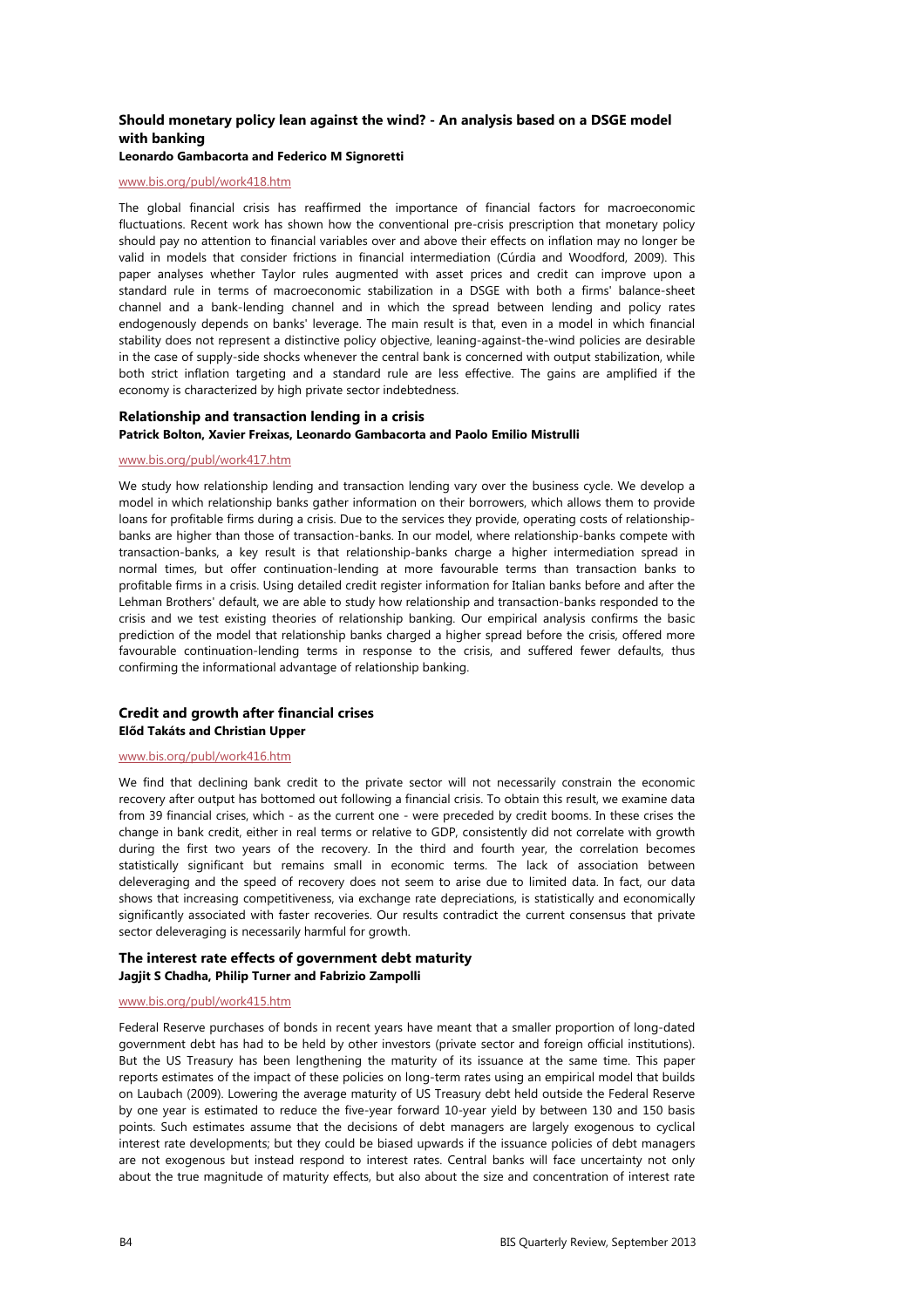risk exposures in the financial system. Nor do they know what the fiscal authorities and their debt managers will do as long-term rates change.

#### **Foreign exchange intervention and expectation in emerging economies Ken Miyajima**

#### www.bis.org/publ/work414.htm

Using monthly data for four selected emerging economies, sterilised central bank foreign exchange intervention is found to have little systematic influence on the near-term nominal exchange rate expectations in the direction intended by the central banks. In other words, central bank dollar purchases to stem exchange rate appreciation or related exchange rate volatility are not associated with an adjustment of the near-term exchange rate forecasts in the direction of depreciation, and vice versa. This suggests intervention may not change the near-term exchange rate expectations. Moreover, intervention may have had unintended effects in the sense that it can lead to undesired volatility in the exchange rate, which is consistent with previous studies.

## Basel Committee on Banking Supervision

#### **Margin requirements for non-centrally cleared derivatives - final document September 2013**

#### www.bis.org/publ/bcbs261.htm

The Basel Committee on Banking Supervision and the International Organization of Securities Commissions (IOSCO) released today the final framework for margin requirements for non-centrally cleared derivatives.

Under these globally agreed standards, all financial firms and systemically important non-financial entities that engage in non-centrally cleared derivatives will have to exchange initial and variation margin commensurate with the counterparty risks arising from such transactions. The framework has been designed to reduce systemic risks related to over-the-counter (OTC) derivatives markets, as well as to provide firms with appropriate incentives for central clearing while managing the overall liquidity impact of the requirements.

The final requirements have been developed taking into account feedback from two rounds of consultation, as well as a quantitative impact study that helped inform the policy deliberations. Compared with the near-final framework proposed earlier this year, the final set of requirements includes the following modifications:

- The framework exempts physically settled foreign exchange (FX) forwards and swaps from initial margin requirements. Variation margin on these derivatives should be exchanged in accordance with standards developed after considering the Basel Committee supervisory guidance for managing settlement risk in FX transactions.
- The framework also exempts from initial margin requirements the fixed, physically settled FX transactions that are associated with the exchange of principal of cross-currency swaps. However, the variation margin requirements that are described in the framework apply to all components of cross-currency swaps.
- "One-time" re-hypothecation of initial margin collateral is permitted subject to a number of strict conditions. This should help to mitigate the liquidity impact associated with the requirements.

A number of other features of the framework are also intended to manage the liquidity impact of the margin requirements on financial market participants. In particular, the requirements allow for the introduction of a universal initial margin threshold of €50 million below which a firm would have the option of not collecting initial margin. The framework also allows for a broad array of eligible collateral to satisfy initial margin requirements, thus further reducing the liquidity impact.

Finally, the framework published today envisages a gradual phase-in period to provide market participants with sufficient time to adjust to the requirements. The requirement to collect and post initial margin on non-centrally cleared trades will be phased in over a four-year period, beginning in December 2015 with the largest, most active and most systemically important derivatives market participants.

#### **Report to G20 Leaders on monitoring implementation of Basel III regulatory reforms August 2013**

#### www.bis.org/publ/bcbs260.htm

Full, timely and consistent implementation of Basel III remains fundamental to building a resilient financial system, maintaining public confidence in regulatory ratios and providing a level playing field for internationally active banks. This report updates G20 Leaders on progress in adopting the Basel III regulatory reforms since the Basel Committee on Banking Supervision issued its April 2013 report.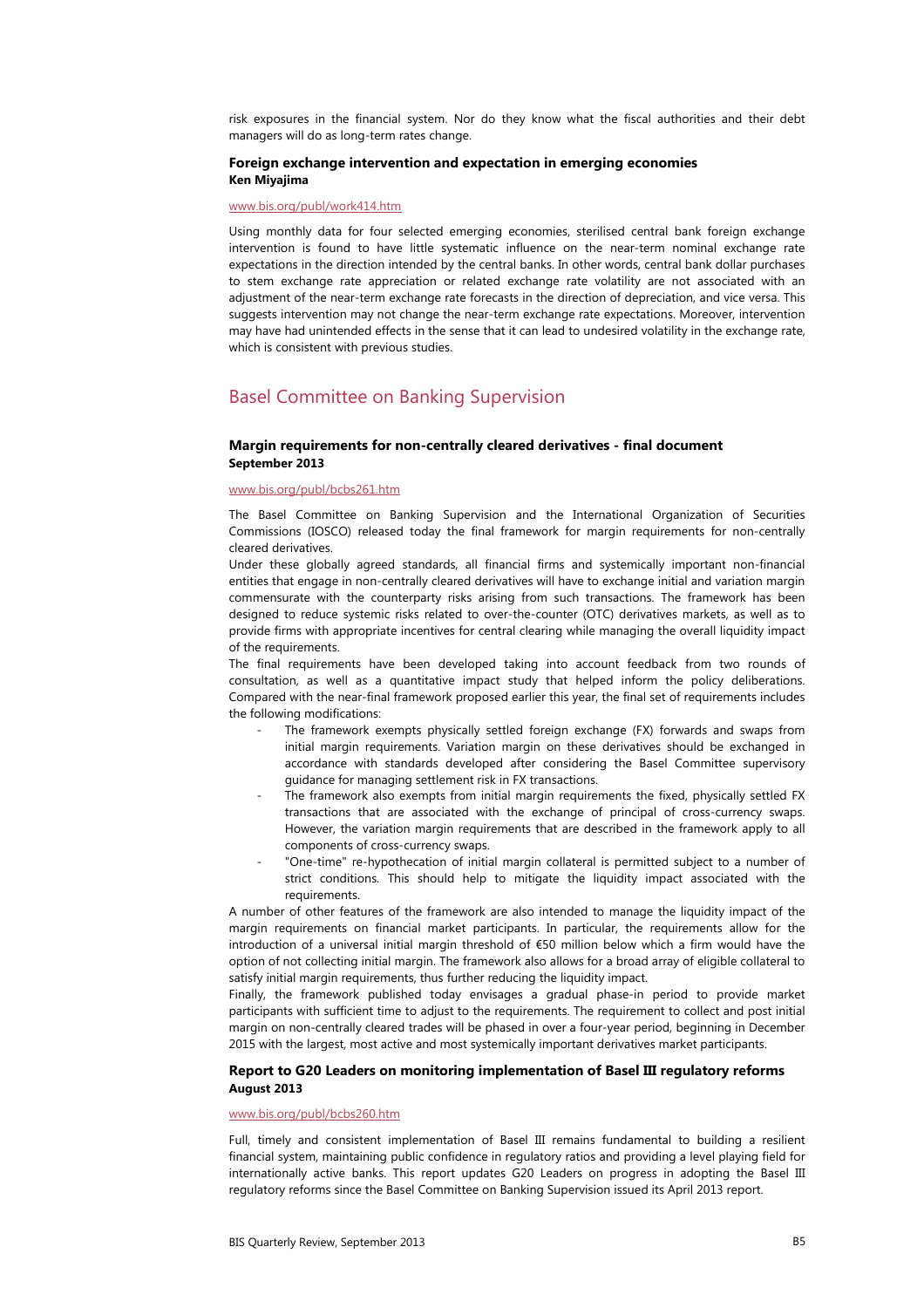The report covers the steps taken by Basel Committee member jurisdictions towards implementing the Basel III standards, the further harmonisation of capital regulations across member jurisdictions and the finalisation of remaining post-crisis reforms that form part of the Basel regulatory framework. The report also includes the findings of the Committee's work on banks' calculation of risk-weighted assets.

### **Mortgage insurance: market structure, underwriting cycle and policy implications final document August 2013**

### www.bis.org/publ/joint33.htm

This report on Mortgage insurance: market structure, underwriting cycle and policy implications examines the interaction of mortgage insurers with mortgage originators and underwriters. It makes the following set of recommendations directed at policymakers and supervisors which aim at reducing the likelihood of mortgage insurance stress and failure in such tail events:

- 1. Policymakers should consider requiring that mortgage originators and mortgage insurers align their interests;
- 2. Supervisors should ensure that mortgage insurers and mortgage originators maintain strong underwriting standards;
- 3. Supervisors should be alert to and correct for deterioration in underwriting standards stemming from behavioural incentives influencing mortgage originators and mortgage insurers;
- 4. Supervisors should require mortgage insurers to build long-term capital buffers and reserves during the troughs of the underwriting cycle to cover claims during its peaks;
- 5. Supervisors should be aware of and take action to prevent cross-sectoral arbitrage which could arise from differences in the accounting between insurers' technical reserves and banks' loan loss provisions, and from differences in the capital requirements for credit risk between banks and insurers;
- 6. Supervisors should be alert to potential cross-sectoral arbitrage resulting from the use of alternatives to traditional mortgage insurance; and
- 7. Supervisors should apply the FSB Principles for Sound Residential Mortgage Underwriting Practices to mortgage insurers noting that proper supervisory implementation necessitates both insurance and banking expertise.

An earlier version of this report was issued for consultation in February 2013. The Joint Forum wishes to thank those who provided feedback and comments as these were instrumental in revising and finalising the report and its recommendations

## **Point of Sale disclosure in the insurance, banking and securities sectors - consultative report**

## **August 2013**

#### www.bis.org/publ/joint32.htm

Point of Sale disclosure in the insurance, banking and securities sectors identifies and assesses differences and gaps in regulatory approaches to point of sale (POS) disclosure for investment and savings products across the insurance, banking and securities sectors. The report considers whether regulatory approaches to POS disclosure need to be further aligned across sectors, and it makes a number of recommendations, mainly to policymakers and supervisors, to assist them in considering, developing or modifying their POS disclosure regulations:

- 1. Jurisdictions should consider implementing a concise written or electronic POS disclosure document for the product sample identified in this report, taking into account the jurisdiction's regulatory regime.
- 2. The POS disclosure document should be provided to consumers free of charge, before the time of purchase.
- 3. A jurisdiction considering POS disclosure should consider requiring that a POS disclosure document disclose key characteristics including costs, risks and financial benefits or other features of a given product and any underlying or referenced assets, investments or indices, irrespective of the financial sector from which the products are derived.
- 4. The POS disclosure document should be clear, fair, not misleading and written in a plain language designed to be understandable by the consumer.
- 5. The POS disclosures should include the same type of information to facilitate comparison of competing products.
- 6. The POS disclosure document should be concise, set out key information about a product and may include, as appropriate, links or refer to other information. It should make clear that it does not provide exhaustive information.
- 7. Allocation of responsibility for preparing, making available and/or delivering the POS disclosure document should be clearly established, and the POS disclosure document should identify which entity is responsible for its content.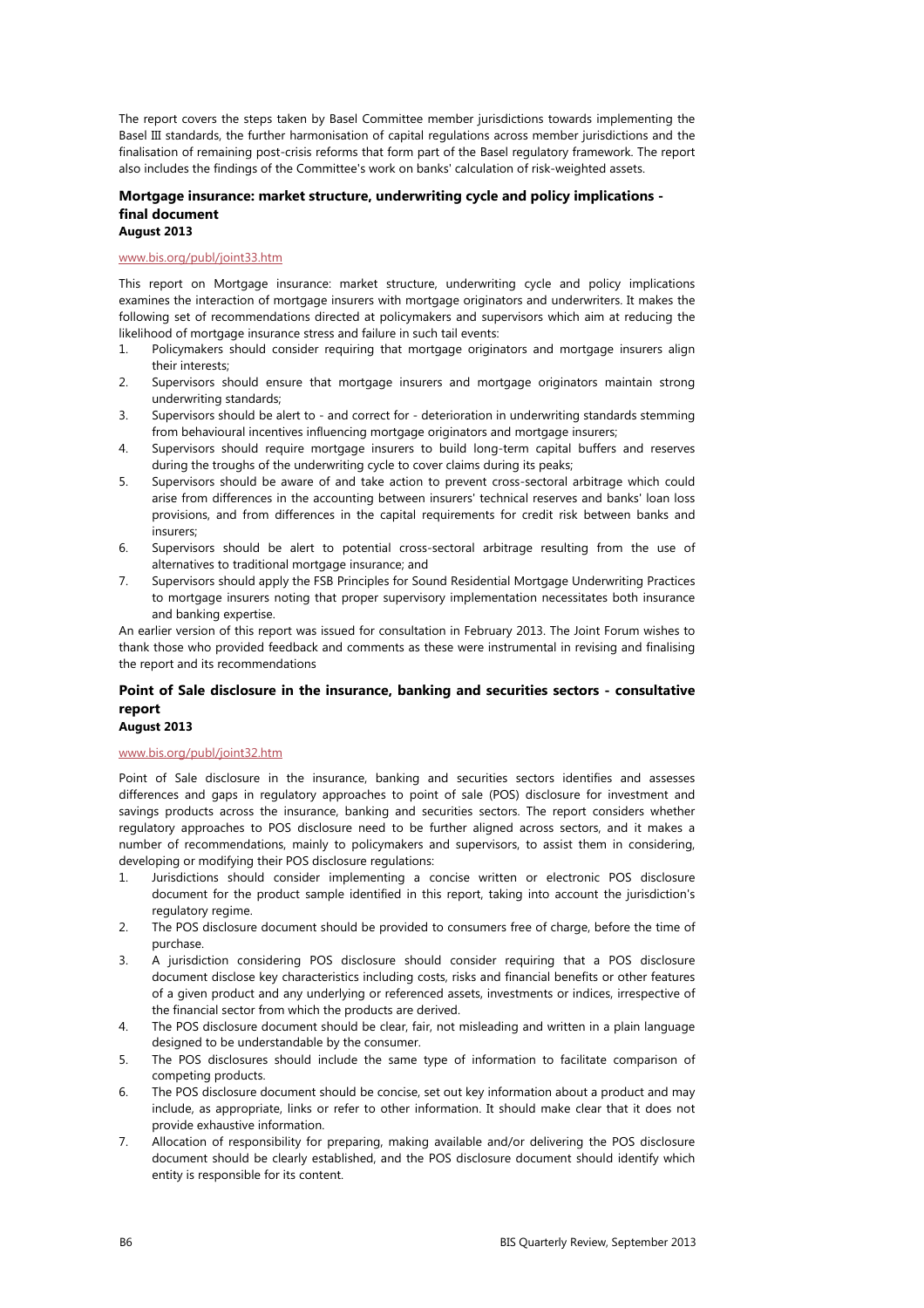8. A jurisdiction considering POS disclosure should consider how to use its capabilities and powers to implement these POS recommendations, taking into account the jurisdiction's regulatory regime.

#### **Longevity risk transfer markets: market structure, growth drivers and impediments, and potential risks - consultative report August 2013**

#### www.bis.org/publ/joint31.htm

The ageing population phenomenon being observed in many countries poses serious social policy challenges. Longevity risk - the risk of paying out on pensions and annuities longer than anticipated - is significant when measured from a financial perspective. Longevity risk transfer markets: market structure, growth drivers and impediments, and potential risks is a forward-looking report released by the Joint Forum on longevity risk transfer (LRT) markets. It makes the following recommendations to policymakers and supervisors:

- 1. Supervisors should communicate and cooperate on LRT internationally and cross-sectorally in order to reduce the potential for regulatory arbitrage.
- 2. Supervisors should seek to ensure that holders of longevity risk under their supervision have the appropriate knowledge, skills, expertise and information to manage it.
- 3. Policymakers should review their explicit and implicit policies with regards to where longevity risk should reside to inform their policy towards LRT markets. They should also be aware that social policies may have consequences on both longevity risk management practices and the functioning of LRT markets.
- 4. Policymakers should review rules and regulations pertaining to the measurement, management and disclosure of longevity risk with the objective of establishing or maintaining appropriately high qualitative and quantitative standards, including provisions and capital requirements for expected and unexpected increases in life expectancy.
- 5. Policymakers should consider ensuring that institutions taking on longevity risk, including pension fund sponsors, are able to withstand unexpected, as well as expected, increases in life expectancy.
- 6. Policymakers should closely monitor the LRT taking place between corporates, banks, (re)insurers and the financial markets, including the amount and nature of the longevity risk transferred, and the interconnectedness this gives rise to.
- 7. Supervisors should take into account that longevity swaps may expose the banking sector to longevity tail risk, possibly leading to risk transfer chain breakdowns.
- 8. Policymakers should support and foster the compilation and dissemination of more granular and up-to-date longevity and mortality data that are relevant for the valuations of pension and life insurance liabilities.

### **Liquidity coverage ratio disclosure standards - consultative document July 2013**

### www.bis.org/publ/bcbs259.htm

The Basel Committee on Banking Supervision has today issued for consultation Liquidity coverage ratio disclosure standards.

Following the publication of the LCR standard in January 2013, the Basel Committee indicated its intention to develop associated disclosure standards. Public disclosure improves transparency, reduces uncertainty in the markets and strengthens market discipline. To promote the benefits of disclosure the Committee believes that it is important that banks adopt a common disclosure framework to help market participants consistently assess the liquidity risk position of banks. Moreover, to promote consistency and ease of use of disclosures related to the LCR, the Basel Committee has agreed that internationallyactive banks across Basel member jurisdictions will be required to publish their LCR according to a common template.

In designing the disclosure standards for the LCR, the Basel Committee has balanced the benefits of promoting market discipline against the challenges associated with disclosure of liquidity positions under certain circumstances, including the potential for undesirable dynamics during periods of stress.

## **The regulatory framework: balancing risk sensitivity, simplicity and comparability discussion paper**

**July 2013** 

### www.bis.org/publ/bcbs258.htm

The Basel Committee on Banking Supervision today released a Discussion Paper to initiate discussion on the topic of balancing risk sensitivity, simplicity and comparability within the Basel capital standards. The Basel Committee, in response to the financial crisis that began in 2007, introduced a number of reforms to substantially raise the resilience of the financial system to shocks. While some of these measures strengthen the bank capital adequacy framework itself, others are designed to complement it in ensuring the soundness of banks. These measures include the introduction of a leverage ratio, an additional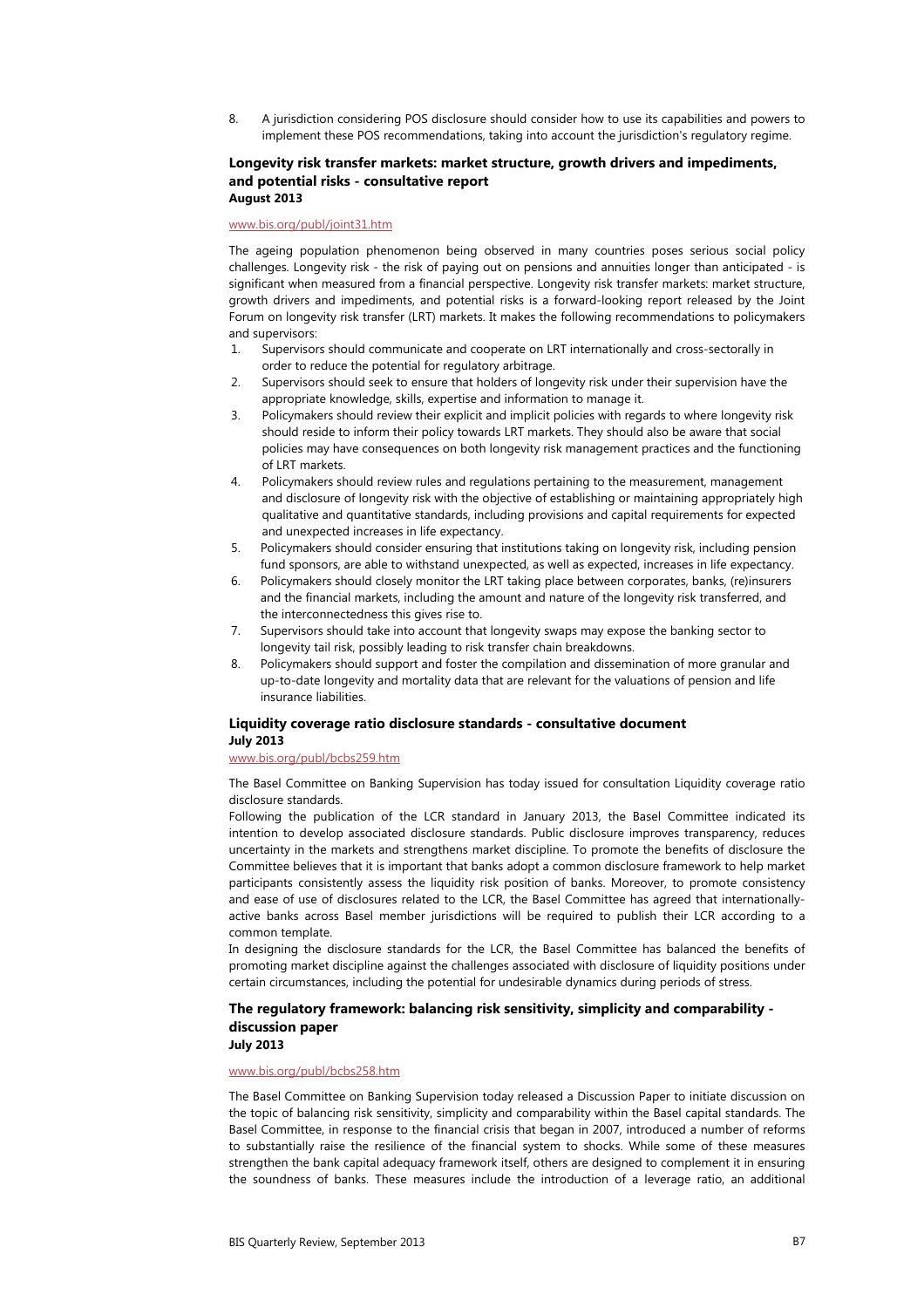capital surcharge for global systemically important banks (G-SIBs), a proposed framework for measuring and controlling large exposures, and minimum liquidity and funding standards. The Committee has also introduced a comprehensive regulatory consistency assessment programme with a view to ensuring consistent implementation of Basel III across banks and jurisdictions.

In addition to these reforms, during 2012 the Committee commissioned a small group of its members (the Task Force on Simplicity and Comparability) to undertake a review of the Basel capital framework. The goal of the Task Force was to identify opportunities to remove undue complexity within the framework, and improve the comparability of its outcomes. The creation of the Task Force acknowledged that the framework has steadily grown over time as risk coverage has been expanded and more sophisticated risk measurement methodologies have been introduced.

The paper being released today discusses the reasons behind the evolution of the current framework, and outlines the potential benefits and costs that arise from a more risk sensitive methodology. The paper also discusses ideas that could possibly be explored to further reform the framework with the objective that it continues to strike an appropriate balance between the complementary goals of risk sensitivity, simplicity and comparability.

The purpose of the discussion paper is to seek views on this critical issue so as to help shape the Committee's thinking. At this stage, the Committee has not made a decision to pursue any of the ideas presented; the paper is being published to elicit comments and feedback from interested stakeholders, which will help the Committee refine its thinking in this area. Furthermore, the Committee remains firmly of the view that full, timely and consistent implementation of Basel III remains fundamental to building a resilient financial system, maintaining public confidence in regulatory ratios and providing a level playing field for internationally active banks. Adopting the Basel III reforms (higher and better quality capital, improved risk coverage, capital buffers, and liquidity and funding requirements) in accordance with the internationally-agreed transition period deadlines is itself an important step in improving the consistency of bank regulation globally.

#### **Regulatory consistency assessment programme (RCAP) - Analysis of risk-weighted assets for credit risk in the banking book July 2013**

#### www.bis.org/publ/bcbs256.htm

This report presents the findings of the Committee's initial analysis of RWA outcomes for banks that have adopted the IRB approach for credit risk in the banking book. It complements the preliminary findings for RWAs in the trading book published by the Committee in January 2013 and the on-going work on RWAs for operational risk. Collectively, these findings on RWA variations will inform other work streams of the Committee including how to increase the robustness of the risk-based capital framework and the fundamental review of prudential requirements for the trading book.

#### **Capital requirements for banks' equity investments in funds - consultative document July 2013**

#### www.bis.org/publ/bcbs257.htm

The Basel Committee on Banking Supervision today published a set of proposals that would revise the prudential treatment of banks' equity investments in funds. The Basel II framework outlines the current treatment of banks' equity investments in funds under the Standardised Approach and the Internal Ratings-Based (IRB) approaches for credit risk and the Committee believes that the existing standard would benefit from further clarity in some areas. In addition, it does not require banks to reflect a fund's leverage when determining capital requirements associated with their investments in a fund, even though leverage is an important risk driver. In reviewing the existing Basel II standard for banks' equity investments in funds, the Committee's objective was to develop an appropriately risk sensitive and consistently applied risk-based capital regime. The Committee believes the revised standard will more appropriately reflect the risk of a fund's underlying investments and its leverage.

The revised standard will also help address risks associated with banks' interactions with shadow banking entities. The work of the Basel Committee therefore contributes to the broader effort by the Financial Stability Board to strengthen the oversight and regulation of shadow banking.

The Committee's proposal is based on the general principle that banks should apply a look-through approach to identify the underlying assets whenever investing in schemes with underlying exposures such as investment funds. The Committee recognises that a full look-through approach may not always be feasible and that a staged approach based on different degrees of granularity of the look-through is warranted. The proposed risk weighting framework therefore enables the application of a consistent risksensitive capital framework which provides incentives for improved risk management practices.

Following this principle, the proposed policy framework consists of three approaches, with varying degrees of risk sensitivity: the "look-through approach" (LTA), the "mandate-based approach" (MBA), and the "fall-back approach" (FBA). To ensure that banks have appropriate incentives to enhance the risk management of their exposures, the degree of conservatism increases with each successive approach (as risk sensitivity decreases).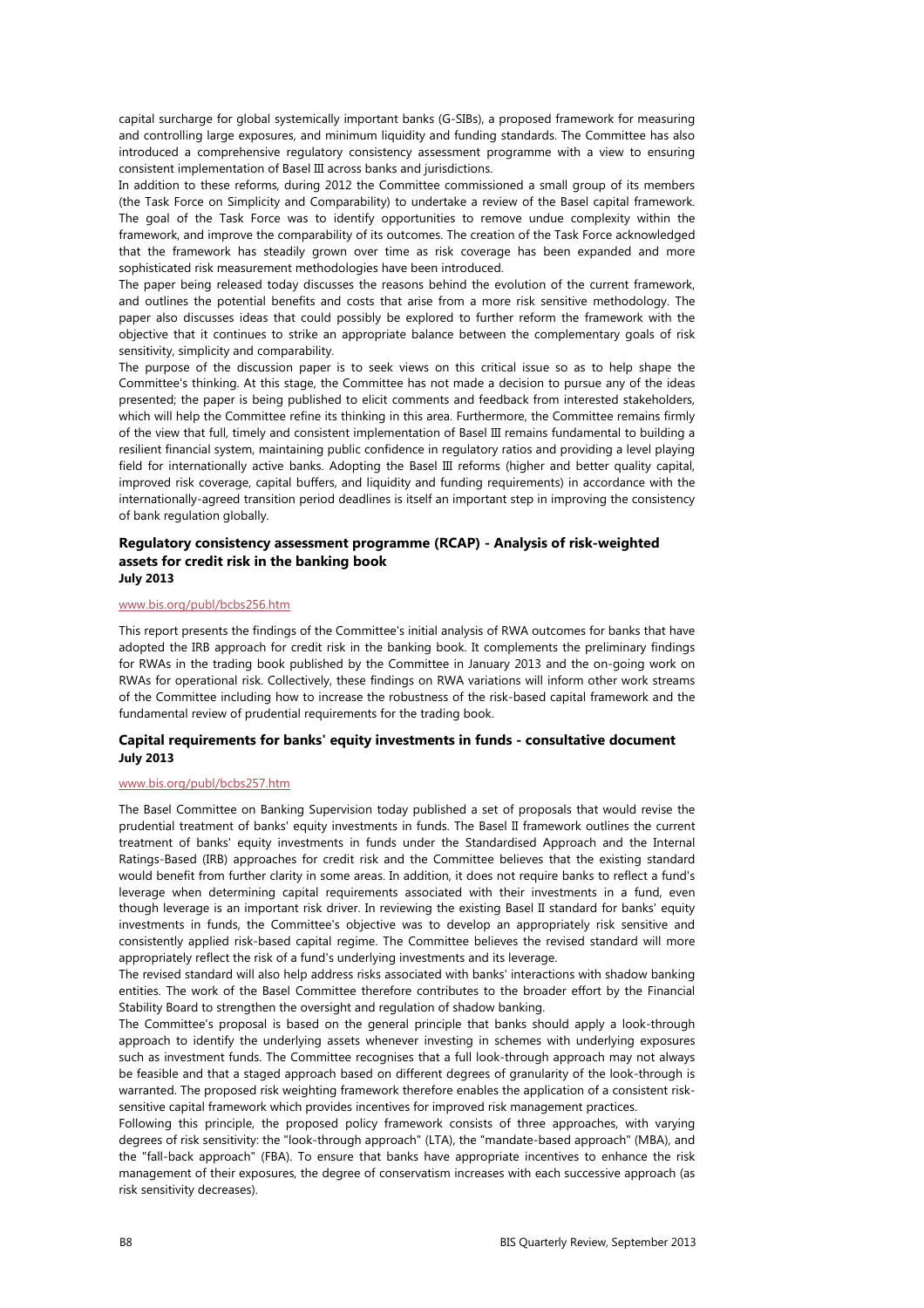#### **Global systemically important banks: updated assessment methodology and the higher loss absorbency requirement July 2013**

#### www.bis.org/publ/bcbs255.htm

The framework text sets out the Basel Committee's methodology for assessing and identifying global systemically important banks (G-SIBs). It also describes the additional loss absorbency requirements that will apply to G-SIBs, the phase-in arrangements for these requirements and the disclosures that banks above a certain size are required to make to enable the framework to operate on the basis of publically available information.

The rationale for the policy measures set out in the framework text is to deal with the cross-border negative externalities created by G-SIBs which current regulatory policies do not fully address. The measures will enhance the going-concern loss absorbency of G-SIBs and reduce the probability of their failure.

The assessment methodology for G-SIBs is based on an indicator-based approach and comprises five broad categories: size, interconnectedness, lack of readily available substitutes or financial institution infrastructure, global (cross-jurisdictional) activity and complexity.

The additional loss absorbency requirements will range from 1% to 2.5% Common Equity Tier 1 (CET1) depending on a bank's systemic importance with an initially empty bucket of 3.5% CET1 as a means to discourage banks from becoming even more systemically important.

The higher loss absorbency requirements will be introduced in parallel with the Basel III capital conservation and countercyclical buffers, ie between 1 January 2016 and year end 2018 becoming fully effective on 1 January 2019.

### **Regulatory consistency assessment programme (RCAP) - Analysis of risk-weighted assets for credit risk in the banking book July 2013**

#### www.bis.org/publ/bcbs256.htm

This report presents the findings of the Committee's initial analysis of RWA outcomes for banks that have adopted the IRB approach for credit risk in the banking book. It complements the preliminary findings for RWAs in the trading book published by the Committee in January 2013 and the on-going work on RWAs for operational risk. Collectively, these findings on RWA variations will inform other work streams of the Committee including how to increase the robustness of the risk-based capital framework and the fundamental review of prudential requirements for the trading book.

#### **The non-internal model method for capitalising counterparty credit risk exposures consultative document June 2013**

#### www.bis.org/publ/bcbs254.htm

The Basel Committee's consultative paper The non-internal model method for capitalising counterparty credit risk exposures outlines a proposal to improve the methodology for assessing the counterparty credit risk associated with derivative transactions. The proposal would, when finalised, replace the capital framework's existing methods - the Current Exposure Method and the Standardised Method. It improves on the risk sensitivity of the Current Exposure Method by differentiating between margined and unmargined trades. The proposed non-internal model method updates supervisory factors to reflect the level of volatilities observed over the recent stress period and provides a more meaningful recognition of netting benefits. At the same time, the proposed method is suitable for a wide variety of derivatives transactions, reduces the scope for discretion by banks and avoids undue complexity.

The Basel Committee will conduct a quantitative impact study in order to inform the final formulation of the non-internal model method and to assess the difference in exposure and overall capital requirements under this proposal as compared to other measures of counterparty credit risk under the Basel framework. In addition to replacing the Current Exposure Method and the Standardised Method, the non-internal model method may also be used with respect to the leverage ratio, large exposures, and exposures to central counterparties (CCPs).

#### **Capital treatment of bank exposures to central counterparties - consultative document June 2013**

#### www.bis.org/publ/bcbs253.htm

The Basel Committee on Banking Supervision, in cooperation with the Committee on Payment and Settlement Systems (CPSS) and the International Organization of Securities Commissions (IOSCO), is seeking views on potential changes to the capital treatment of banks' exposure to central counterparties (CCPs). The Basel Committee published an interim standard in July 2012 and noted at that time that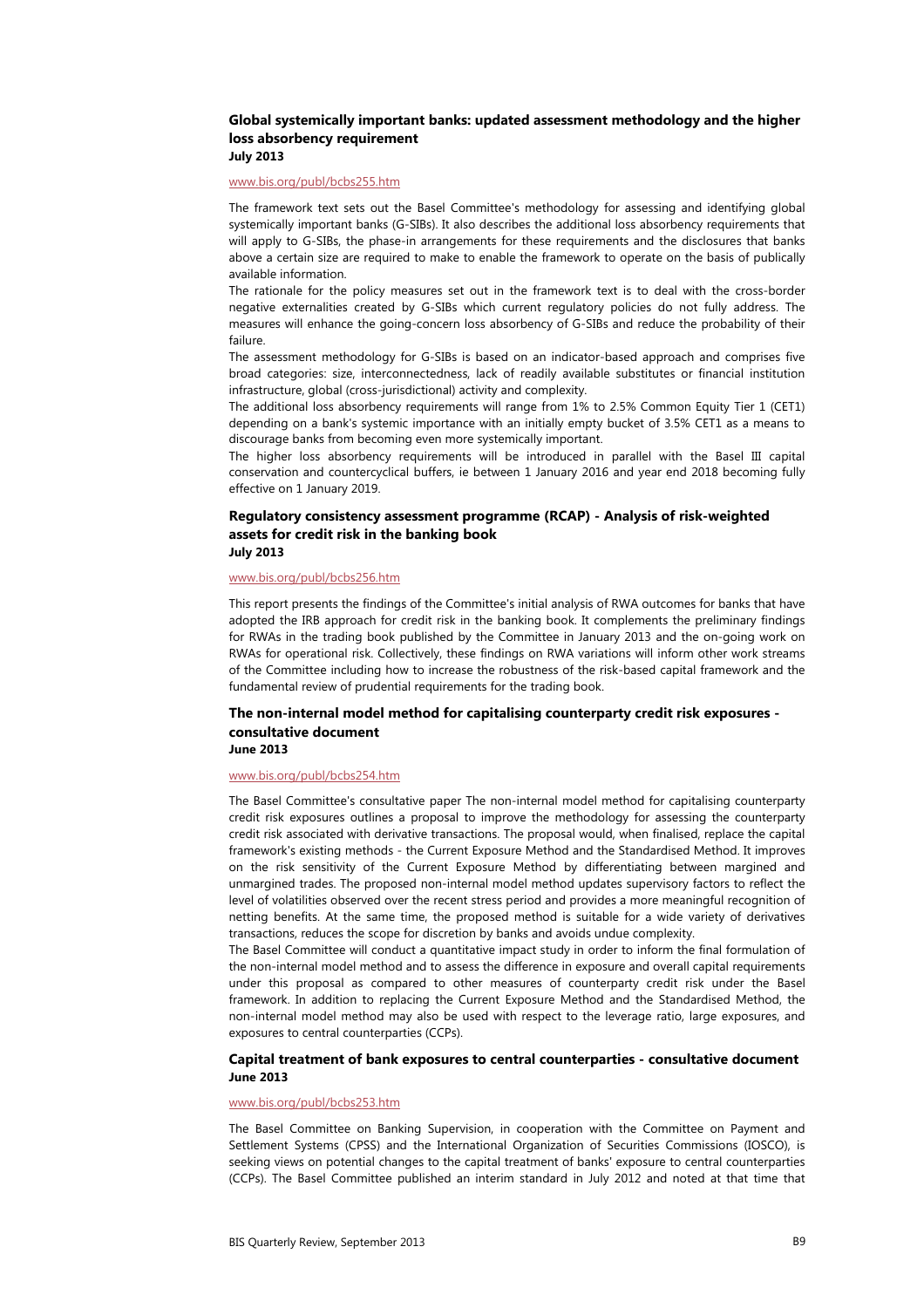additional work was needed to improve the capital framework. Introduction of the interim standard represented an important step towards ensuring appropriate measurement, monitoring and management of banks' exposures to CCPs, exposures which had previously attracted no regulatory capital charge.

The proposed changes to the interim standard seek to establish a capital treatment that ensures banks' exposures to central counterparties are adequately capitalised, while also preserving incentives for central clearing. They promote robust risk management by banks and CCPs, including by encouraging CCPs to satisfy the CPSS-IOSCO Principles for financial market infrastructures (PFMIs). The proposed changes respond to evidence that application of the interim rules could lead both to instances of very little capital being held against exposures to some CCPs, and potentially in certain cases, to capital charges that are higher than for bilateral (non-centrally-cleared) transactions. There was also concern that, in some cases, the interim capital treatment might not create the appropriate incentives for maintaining generous default funds. These outcomes are potentially inconsistent with the Committee's objectives and the changes set out in the consultative paper seek to address those concerns.

In parallel to this consultation, the Committee will also conduct a quantitative impact study. Any amendments to the proposed standard will be based on feedback on this consultative document, evidence from the quantitative impact study that will be conducted alongside this consultation, and further consultation with CPSS and IOSCO. The Committee is not proposing any change to the capital treatment of exposures to non-qualifying CCPs. Nor does this consultative paper consider any changes to the rules on capital treatment of clearing member exposures to clients.

## **Sound management of risks related to money laundering and financing of terrorism consultative document**

#### **June 2013**

#### www.bis.org/publ/bcbs252.htm

The Basel Committee has a long-standing commitment to promote the implementation of sound policies and procedures to combat money laundering (ML) and the financing of terrorism (FT). Its commitment to combating ML and FT is fully aligned with its mandate to strengthen the regulation, supervision and practices of banks worldwide with the purpose of enhancing financial stability.

Prudent management of risks related to ML and FT along with effective supervisory oversight are critical in protecting the safety and soundness of banks and the integrity of the international financial system. The inadequacy or absence of sound management can increase the exposure of banks to serious risks, especially reputational, operational, compliance and concentration risks. Recent developments, including robust enforcement actions taken by regulators and the corresponding direct and indirect costs incurred by banks due to their lack of diligence in applying appropriate risk management policies, procedures and controls, have highlighted those risks. These costs and damage could probably have been avoided had the banks maintained effective risk-based policies and procedures to protect against risks arising from ML and FT.

In February 2012, the Financial Action Task Force (FATF) released a revised version of the International Standards on Combating Money Laundering and the Financing of Terrorism and Proliferation (the FATF standards), to which the Committee provided input. The Committee's intention in issuing this consultative paper is to support countries' implementation of the FATF standards with respect to their banks and banking groups, by exploring complementary areas and leveraging the expertise available in both organisations. Therefore, these guidelines are intended to be consistent with and to supplement the goals and objectives of the FATF standards. The Committee has included cross-references to FATF standards in this document in order to assist banks in complying with national requirements based on the implementation of those standards.

#### **Revised Basel III leverage ratio framework and disclosure requirements - consultative document June 2013**

#### www.bis.org/publ/bcbs251.htm

An underlying feature of the financial crisis was the build-up of excessive on- and off-balance sheet leverage in the banking system. The Basel III reforms introduced a simple, transparent, non-risk based leverage ratio to act as a credible supplementary measure to the risk-based capital requirements. The leverage ratio is intended to:

- restrict the build-up of leverage in the banking sector to avoid destabilising deleveraging processes that can damage the broader financial system and the economy; and
- reinforce the risk-based requirements with a simple, non-risk-based "backstop" measure.

The Basel Committee is of the view that a simple leverage ratio framework is critical and complementary to the risk-based capital framework and that a credible leverage ratio is one that ensures broad and adequate capture of both the on- and off-balance sheet leverage of banks.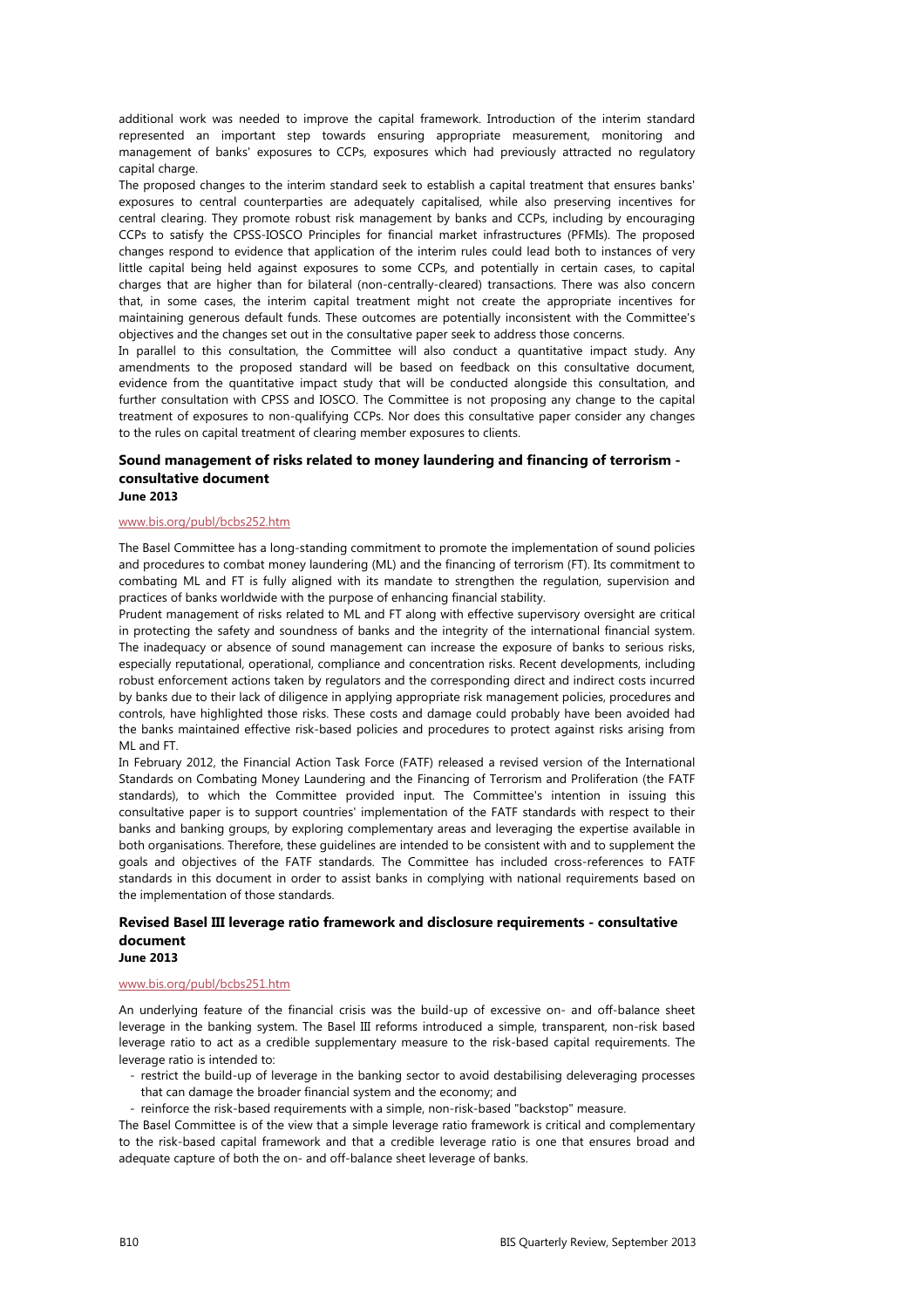Implementation of the leverage ratio requirement has begun with bank-level reporting to supervisors of the leverage ratio and its components from 1 January 2013, and will proceed with public disclosure starting 1 January 2015. Any final adjustments to the definition and calibration of the leverage ratio will be made by 2017, with a view to migrating to a Pillar 1 treatment on 1 January 2018 based on appropriate review and calibration.

The Basel Committee's consultative paper The revised Basel III leverage ratio framework is set out in the remainder of this document, along with the public disclosure requirements starting 1 January 2015. In summary, revisions to the framework relate primarily to the denominator of the leverage ratio, the Exposure Measure. The major changes to the Exposure Measure include:

- specification of a broad scope of consolidation for the inclusion of exposures;
- clarification of the general treatment of derivatives and related collateral;
- enhanced treatment of written credit derivatives; and
- enhanced treatment of Securities Financing Transactions (SFTs) (eg repos).

In parallel with the consultation on the proposals, the Committee will also undertake a Quantitative Impact Study to ensure that the calibration of the leverage ratio, and its relationship with the risk-based framework, remains appropriate.

#### **Frequently asked questions on Large Exposures QIS June 2013**

#### www.bis.org/publ/bcbs250.htm

This document provides answers to technical and interpretive questions raised by supervisors and banks during the Large Exposures QIS. The document intends to facilitate the completion of the questionnaire and is not to be construed as an official interpretation of other documents published by the Committee.

## Committee on Payment and Settlements Systems

#### **Implementation monitoring of PFMIs - Level 1 assessment report August 2013**

#### http://www.bis.org/publ/cpss111.htm

The Committee on Payment and Settlement Systems (CPSS) and the International Organization of Securities Commissions (IOSCO) have started the process of monitoring implementation of the Principles for financial market infrastructures (PFMIs). This report reviews jurisdictions' progress towards adopting the legislation and other policies that will enable them to completely implement the 24 Principles for FMIs and the Responsibilities for authorities included in the PFMIs. Future CPSS-IOSCO assessments will evaluate the consistency of implementation measures in each jurisdiction with the PFMIs and will evaluate consistency of outcomes among FMIs themselves resulting from the application of the PFMIs.

The PFMIs are international standards for payment, clearing and settlement systems, and trade repositories. They are designed to ensure that the infrastructure supporting global financial markets is robust and well placed to withstand financial shocks. The PFMIs were issued by CPSS-IOSCO in April 2012, and jurisdictions around the world are currently in the process of implementing them into their regulatory frameworks to foster the safety, efficiency and resilience of their financial market infrastructures (FMIs).

The Implementation monitoring of PFMIs - Level 1 assessment report includes jurisdictions' selfassessments of progress towards full adoption. The report indicates that most jurisdictions have begun the process of implementation. Few have completed the process for all types of FMIs but many are making good progress and expect to be well advanced by the end of the year. Given that the PFMI were only issued in April 2012 this represents substantial progress

#### **Authorities' access to trade repository data August 2013**

#### www.bis.org/publ/cpss110.htm

The Committee on Payment and Settlement Systems (CPSS) and the International Organization of Securities Commissions (IOSCO) have published a report entitled Authorities' access to trade repository data.

Trade repositories (TRs) are entities that maintain a centralised electronic record of over-the-counter (OTC) derivatives transaction data. TRs play a key role in increasing transparency in the OTC derivatives markets by improving the availability of data to authorities and the public in a manner that supports the proper handling and use of the data. For a broad range of authorities and international financial institutions, it is essential to be able to access the data needed to fulfill their respective mandates while maintaining the confidentiality of the data pursuant to the laws of relevant jurisdictions.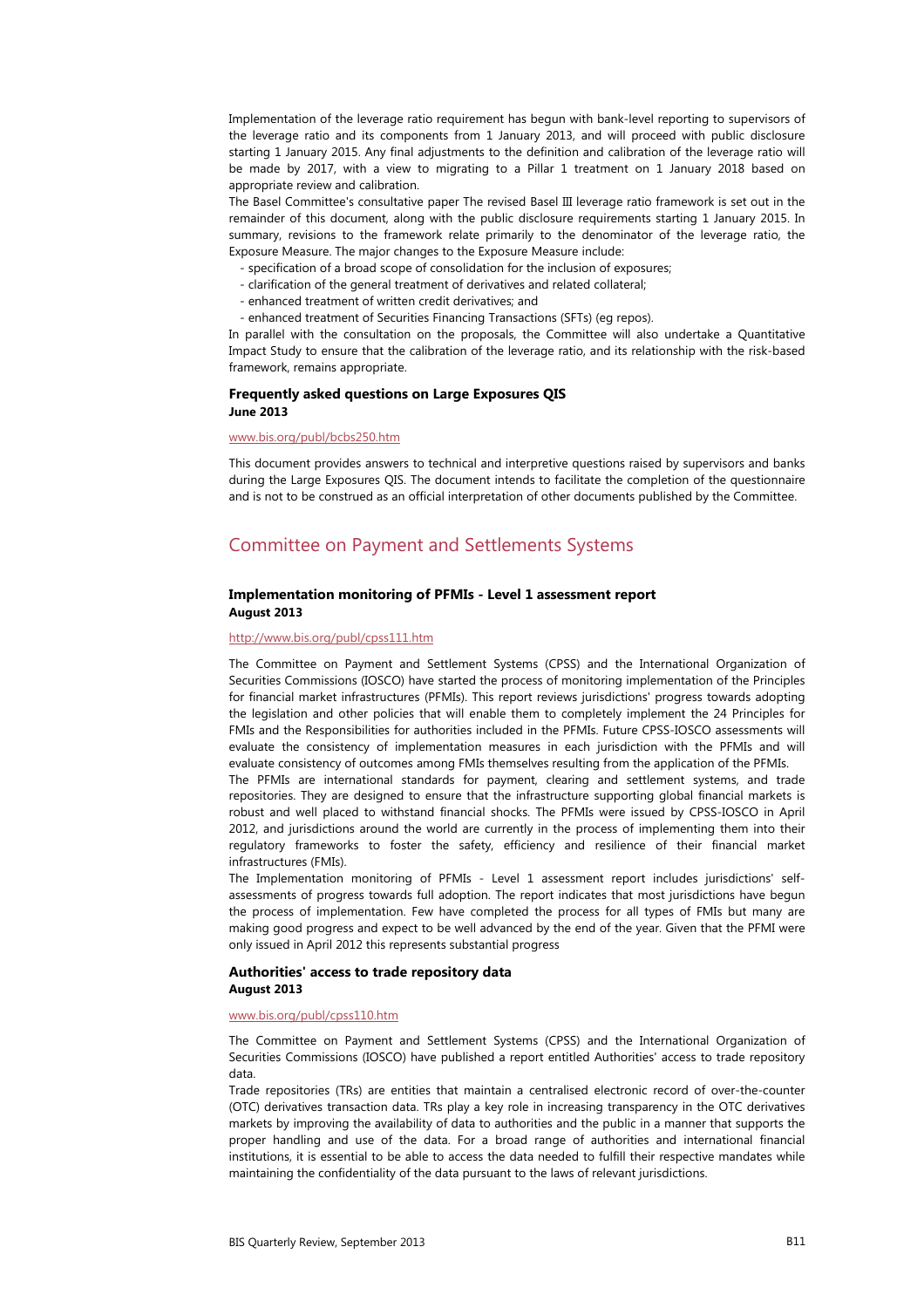The purpose of the report issued today is to provide guidance to TRs and authorities on the principles that should guide authorities' access to data held in TRs for typical and non-typical data requests. The report describes the expected data access needs of authorities using a functional approach complemented by an illustrative data access mapping that aligns each function to the minimum level of access authorities would typically require in support of their mandates and responsibilities. The report also sets out possible approaches to addressing procedural and legal constraints to data access as well as confidentiality concerns. Authorities and TRs are encouraged to develop and maintain access policies and arrangements informed by the guidance and mapping outlined in the report.

#### **Recovery of financial market infrastructures - consultative report August 2013**

www.bis.org/publ/cpss109.htm

The Committee on Payment and Settlement Systems (CPSS) and the International Organization of Securities Commissions (IOSCO) have published for public comment a consultative report on the Recovery of financial market infrastructures.

The report provides guidance to financial market infrastructures such as CCPs on how to develop plans to enable them to recover from threats to their viability and financial strength that might prevent them from continuing to provide critical services to their participants and the markets they serve. It also provides guidance to relevant authorities in carrying out their responsibilities associated with the development and implementation of recovery plans and tools.

The report has been produced in response to comments received on the July 2012 CPSS-IOSCO report on Recovery and resolution of financial market infrastructures that requested more guidance on what recovery tools would be appropriate for FMIs.

The report supplements the CPSS-IOSCO Principles for financial market infrastructures (PFMI) , the international standards for financial market infrastructures (FMIs) published in April 2012. It provides guidance on how FMIs can observe the requirements in the PFMI that they have effective recovery plans. It does not itself create additional standards for FMIs. The report is also consistent with the Financial Stability Board's Key attributes of effective resolution regimes for financial institutions, published in October 2011 and which also covers the importance of recovery planning. Aspects of the consultation report concerning FMI resolution have been included in a new draft annex to the FSB Key attributes and will be included in a forthcoming assessment methodology for the Key attributes.

Financial market infrastructures (FMIs), which include payments systems, securities settlement systems, central securities depositories, central counterparties and trade repositories, play an essential role in the global financial system. The disorderly failure of an FMI could lead to severe systemic disruption if it caused markets to cease to operate effectively.

Published with the report is a cover note that lists specific issues on which the committees seek comments during the public consultation period. Comments on the report are invited from all interested parties and should be sent by 11 October 2013 to both the CPSS secretariat (cpss@bis.org) and the IOSCO secretariat (fmirecovery@iosco.org). The comments will be published on the websites of the BIS and IOSCO unless commentators have requested otherwise.

## Committee on the Global Financial System

#### **Asset encumbrance, financial reform and the demand for collateral assets May 2013**

#### www.bis.org/publ/cgfs49.htm

The demand for high-quality assets that can be used as collateral will increase due to a number of key regulatory reforms. This comes on top of greater demand for collateral assets through increased reliance by banks on collateralised funding, particularly in Europe. While this can lead to temporary shortages in some countries, concerns about an absolute shortage of high-quality collateral assets appear unjustified, given that the supply of collateral assets has risen significantly since end-2007. In addition, endogenous private sector responses, such as collateral transformation activities, will help to address supply-demand imbalances if and when they emerge.

The report identifies implications for markets and policy that result from these developments that warrant monitoring and further analysis. They include:

- Endogenous market responses, while mitigating collateral scarcity, are likely to come at the cost of increased interconnectedness and greater financial system procyclicality.
- Greater reliance by banks on collateralised funding can adversely affect the residual claims of unsecured creditors during bank resolution, increase risks to deposit insurance schemes and reduce the effectiveness of policies aimed at bail-in.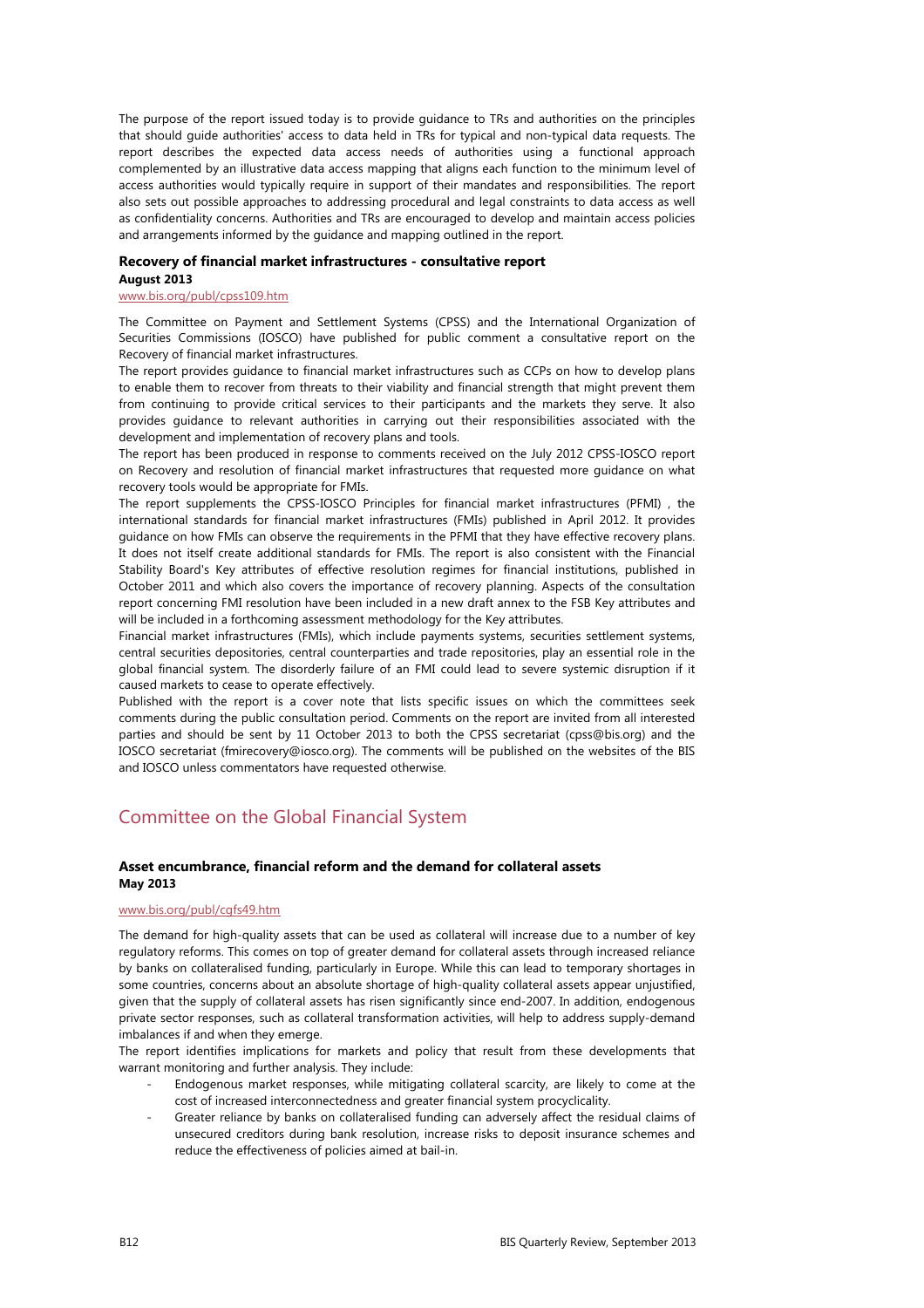## Speeches

#### **Debt, global liquidity and the challenges of exit**

Speech by Jaime Caruana, General Manager of the Bank for International Settlements, given at the 8th FLAR-CAF International Conference on "External liquidity, economic policy and macroeconomic stability in the emerging and developing world", Cartagena, Colombia, 8 July 2013.

#### www.bis.org/speeches/sp130708.htm

Recent volatility in financial markets suggests that, notwithstanding the many efforts of the authorities to support growth in the past six years, full normality is not yet at hand and that fragilities persist in the global economy and financial system. This speech, delivered at the 8th FLAR-CAF International Conference on "External liquidity, economic policy and macroeconomic stability in the emerging and developing world", reflects on the sources and implications of these fragilities. It examines in particular the rising indebtedness and the rapid credit growth observed in parts of the world in recent years. It also discusses the role that monetary accommodation may have played in this context and the challenges it may pose.

#### **General Manager's speech: Making the most of borrowed time**

Speech delivered by Mr Jaime Caruana, General Manager of the BIS, on the occasion of the Bank's Annual General Meeting, Basel, 23 June.

#### www.bis.org/speeches/sp130623.htm

Since the beginning of the financial crisis almost six years ago, central banks and fiscal authorities have supported the global economy with unprecedented measures. Policy rates have been kept near zero in the largest advanced economies. Central bank balance sheets have doubled from \$10 trillion to more than \$20 trillion. And fiscal authorities almost everywhere have been piling up debt, which has risen by \$23 trillion since 2007. In emerging market economies, public debt has grown more slowly than GDP; but in advanced economies, it has grown much faster, so that it now exceeds one year's GDP.

Without these forceful and determined policy responses, the global financial system could easily have collapsed, bringing the world economy down with it. But the subsequent global recovery has remained halting, fragile and uneven. In the United States, the expansion continues, albeit at a moderate pace. In major emerging market economies, growth is losing momentum. Most of Europe has fallen back into recession. At the same time, the general downward trend in productivity growth has not been receiving enough attention from policymakers.

As the risks mounted around mid-2012, central banks rode to the rescue yet again. The ECB addressed market fears with the promise that it would do "whatever it takes" within its mandate to save the euro. It followed up with a conditional programme to buy sovereign debt of troubled euro area countries. The Federal Reserve, the Bank of England and the Bank of Japan likewise pushed forward with additional expansionary measures.

And while large advanced economies were expanding their unconventional policies, central banks in many emerging market economies lowered their target policy rates, in some cases reducing them to their 2009 levels.

#### **Global liquidity: where do we stand?**

Speech by Jaime Caruana, General Manager of the Bank for International Settlements, prepared for the Bank of Korea International Conference 2013 on "Assessing global liquidity in a global framework", Seoul, 4 June

#### www.bis.org/speeches/sp130604.htm

Global financial conditions show strong cross-currents and merit policymakers' attention. In countries at the centre of the global financial crisis, deleveraging has lagged. In contrast, some advanced and emerging market economies show ongoing leveraging that in some cases is posing late financial-cycle risks. Global international bank credit shows little growth, but this aggregate conceals shrinkage of bank credit in Europe and its expansion in Asia. Aggregates that include credit extended in booming bond markets, like dollar credit outside the United States and euro credit outside of the euro area, are growing at double-digit rates.

With regard to recommendations, first, the private sector in the countries hardest hit by the global financial crisis needs to redouble its efforts to deleverage and repair its balance sheets, and policymakers in those countries need to enact far-reaching reforms. This would also allow central banks to normalise monetary policy in a manner consistent with a return to sustainable and balanced growth. Second, economies that have had credit booms and face late-cycle risks should not only sustain the macroprudential policies adopted to date but also implement policies to build up financial resilience.